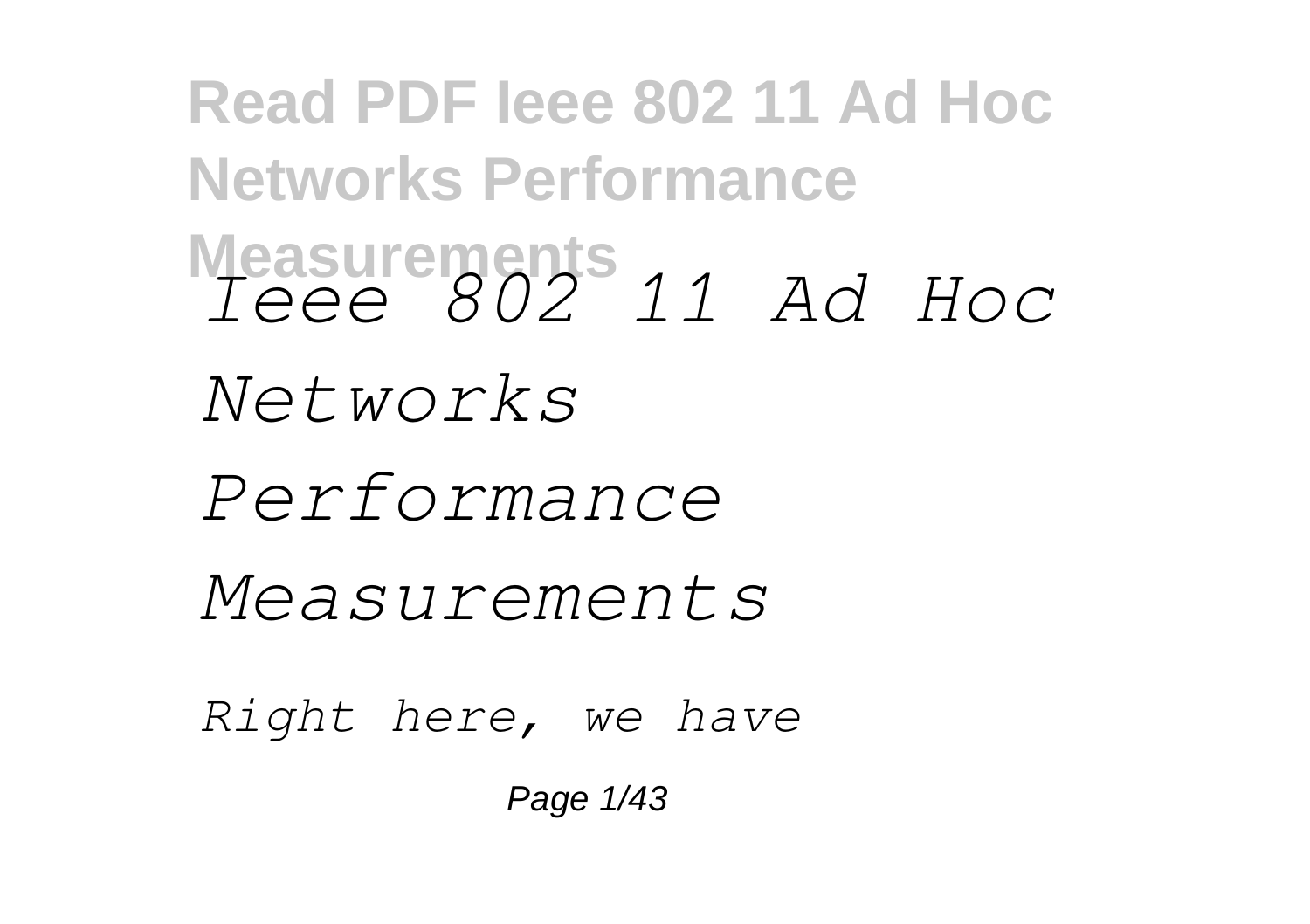**Read PDF Ieee 802 11 Ad Hoc Networks Performance Measurements** *countless ebook ieee 802 11 ad hoc networks performance measurements and collections to check out. We additionally allow variant types and along with type of the books to browse. The standard book, fiction,* Page 2/43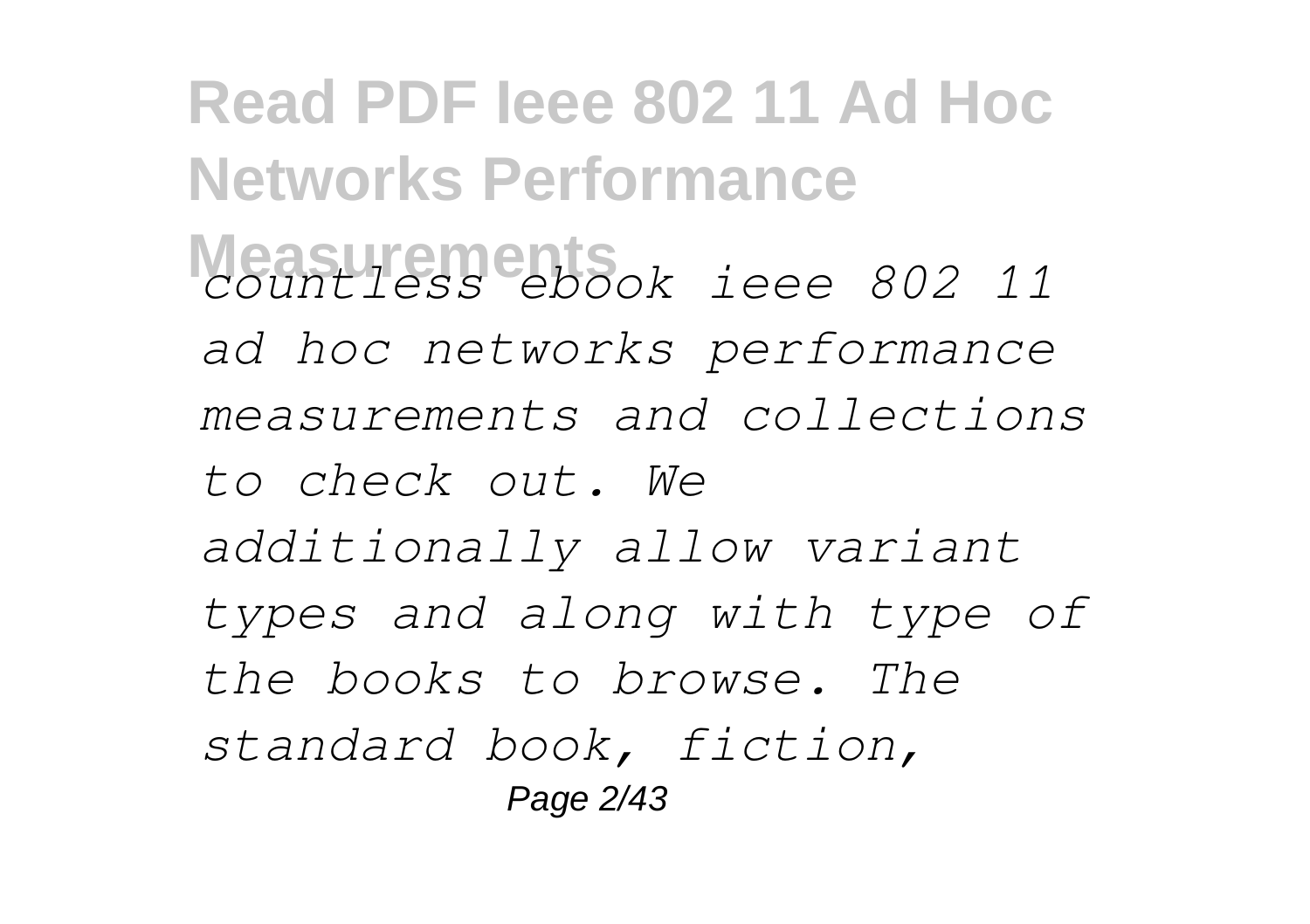**Read PDF Ieee 802 11 Ad Hoc Networks Performance Measurements** *history, novel, scientific research, as without difficulty as various additional sorts of books are readily friendly here.*

*As this ieee 802 11 ad hoc networks performance* Page 3/43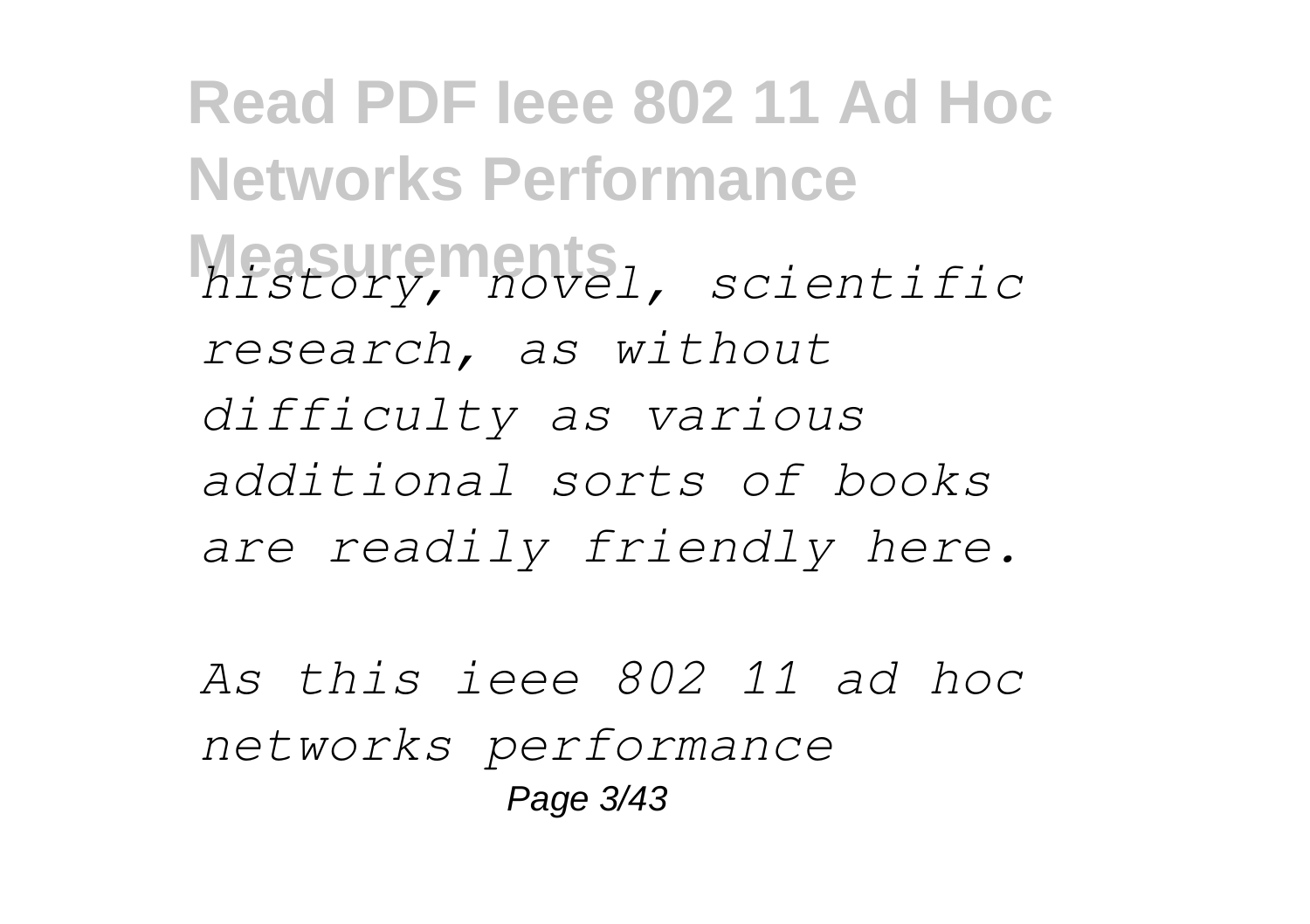**Read PDF Ieee 802 11 Ad Hoc Networks Performance Measurements** *measurements, it ends going on creature one of the favored book ieee 802 11 ad hoc networks performance measurements collections that we have. This is why you remain in the best website to look the amazing* Page 4/43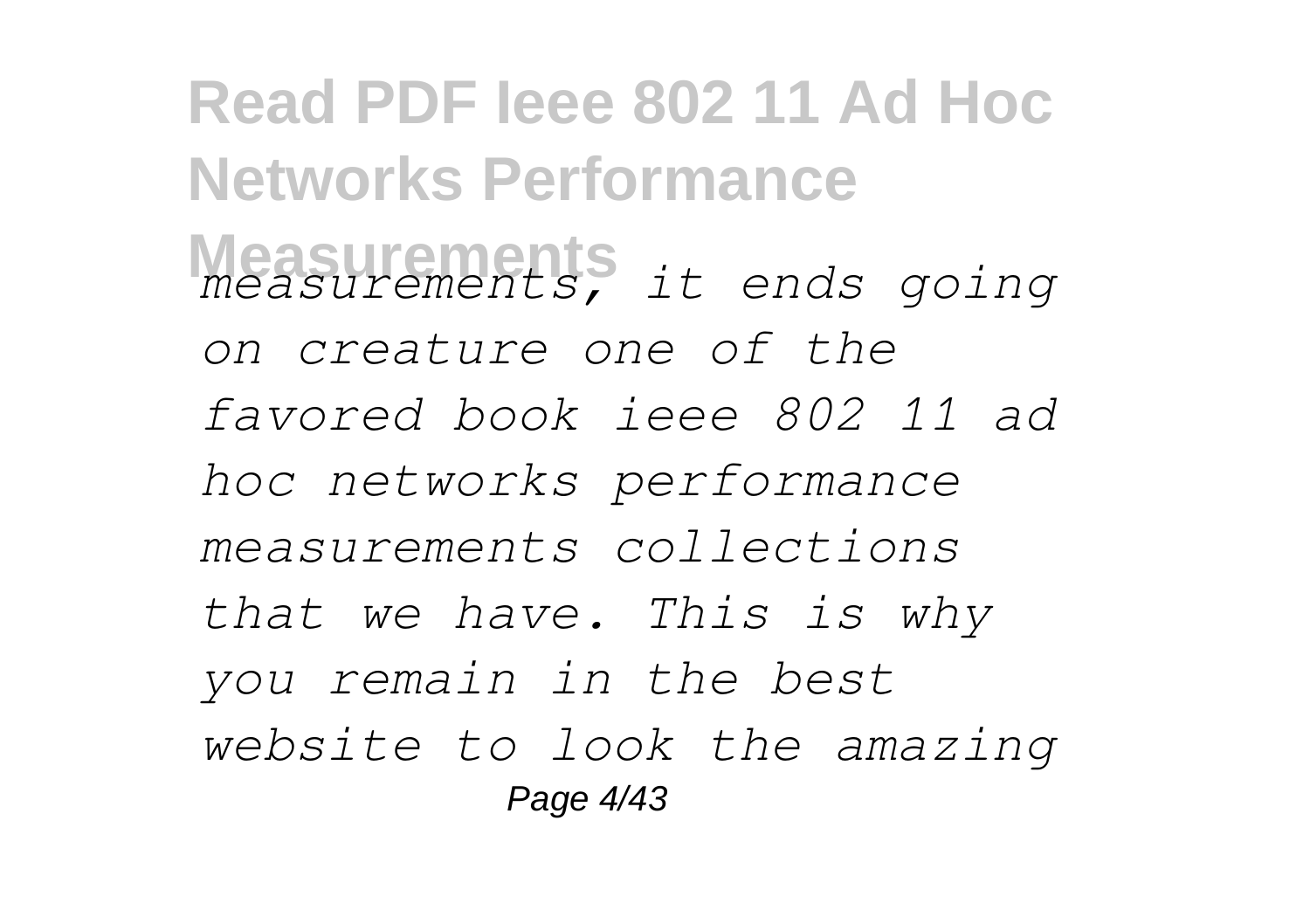**Read PDF Ieee 802 11 Ad Hoc Networks Performance Measurements** *ebook to have.*

*The free Kindle books here can be borrowed for 14 days and then will be automatically returned to the owner at that time.* Page 5/43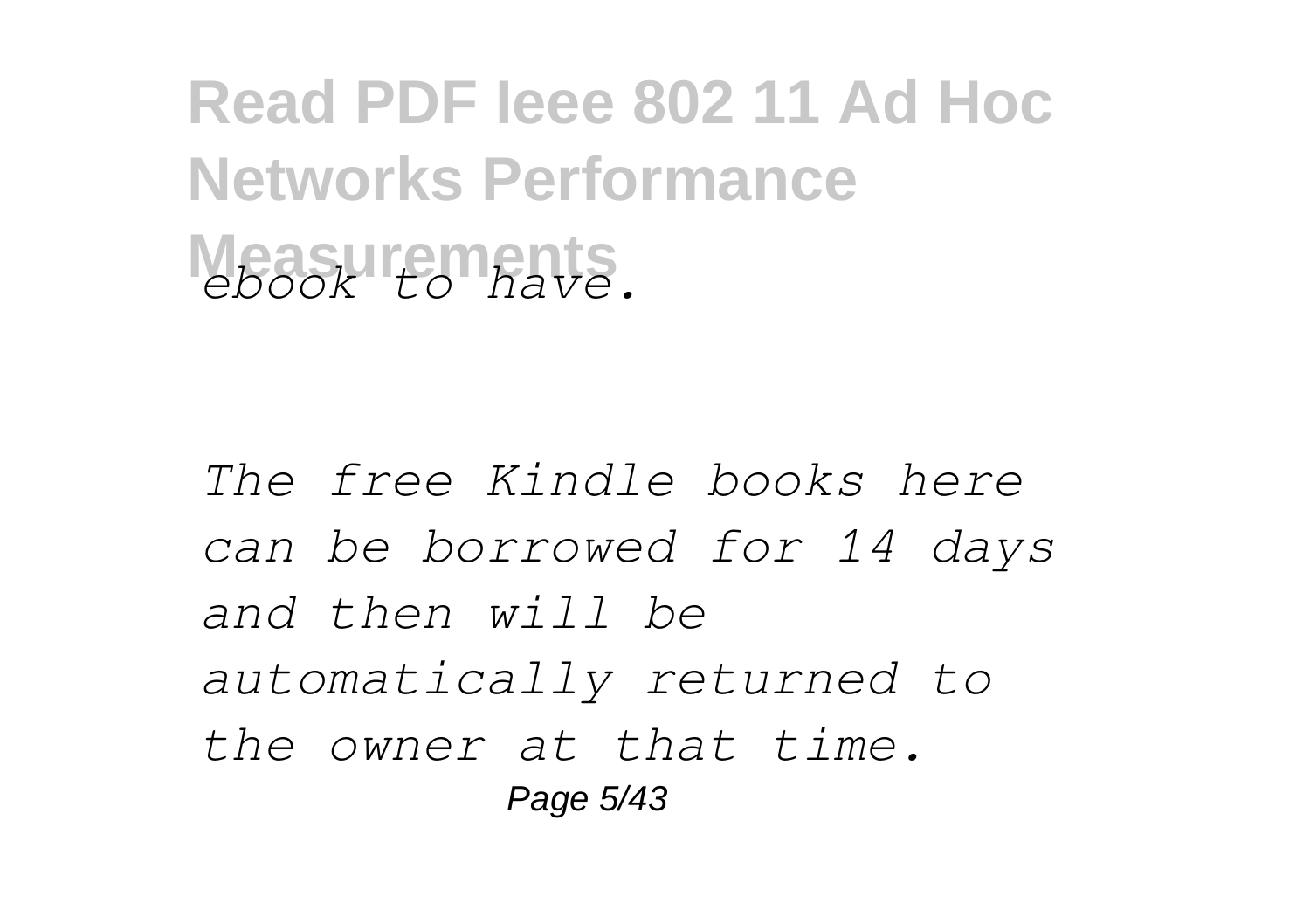**Read PDF Ieee 802 11 Ad Hoc Networks Performance Measurements**

*Does the IEEE 802.11 MAC Protocol Work Well in Multihop ... Abstract: This paper studies a fundamental problem, clock synchronization, in IEEE 802.11 ad hoc networks.* Page 6/43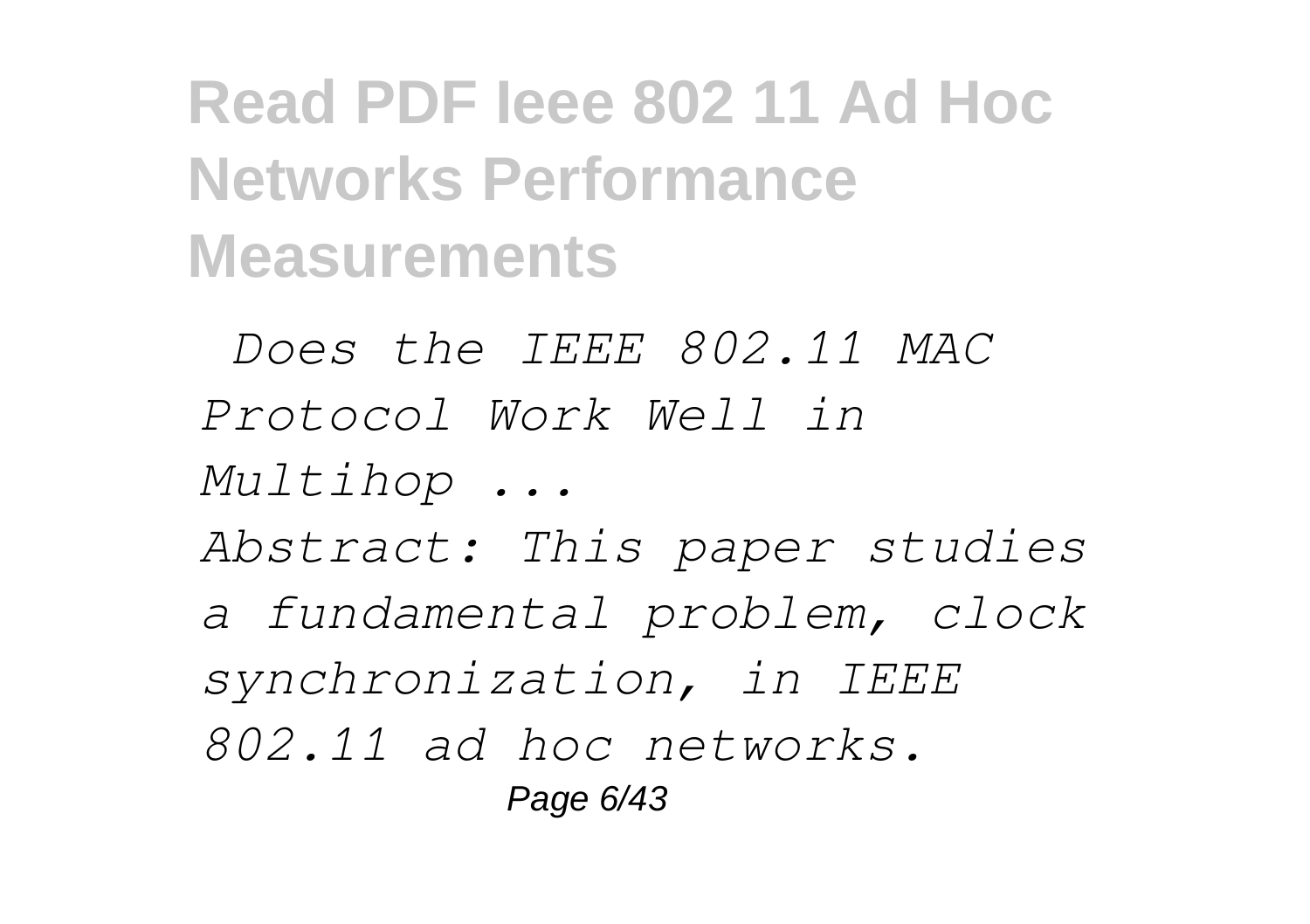**Read PDF Ieee 802 11 Ad Hoc Networks Performance Measurements** *Clock synchronization is important for frequent hopping spread spectrum (FHSS) to ensure that all stations "hop" at the same time; it is also necessary for FHSS, direct sequence spread spectrum (DSSS) and* Page 7/43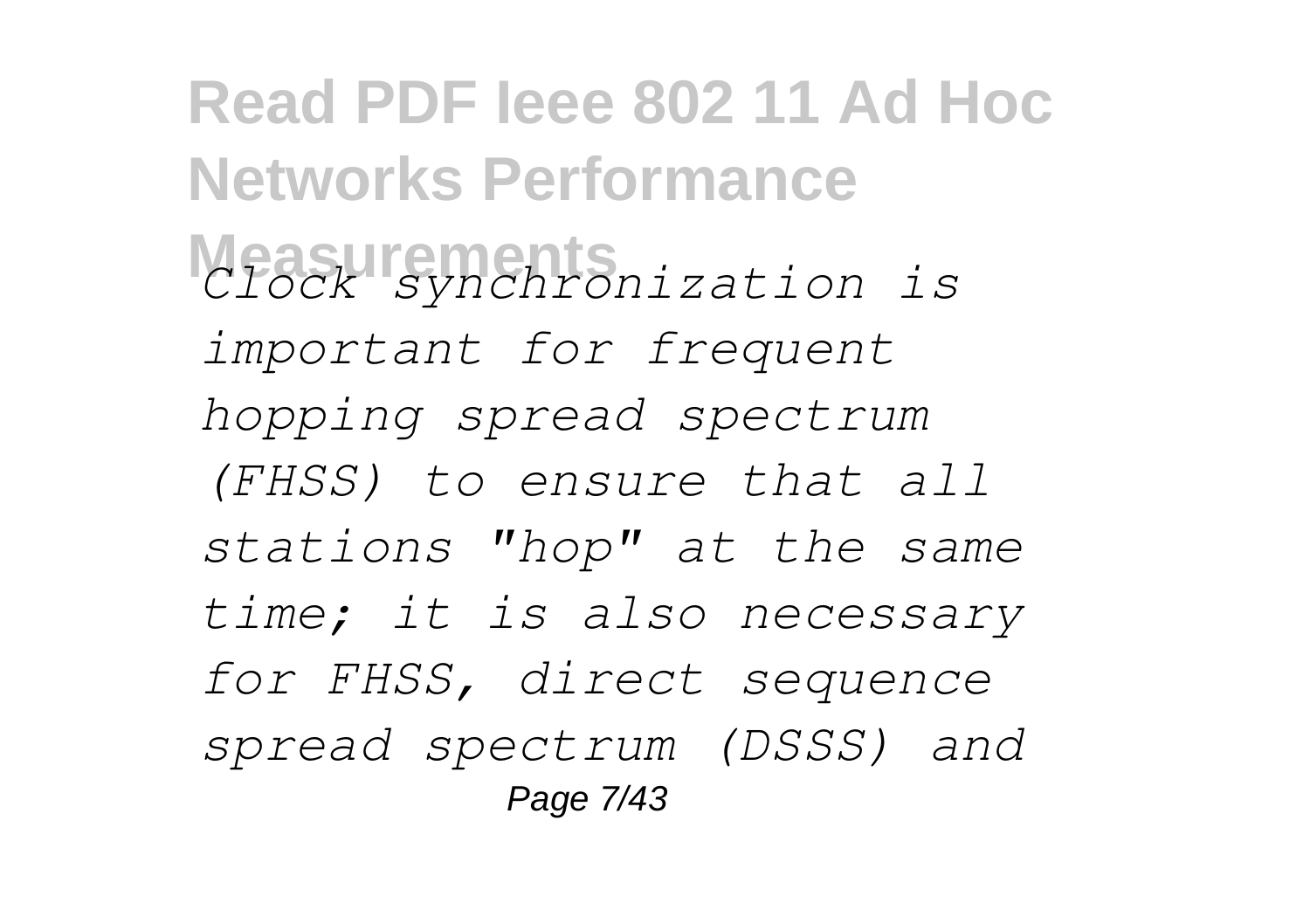**Read PDF Ieee 802 11 Ad Hoc Networks Performance Measurements** *orthogonal frequencydivision multiplexing (OFDM) to perform power management.*

*Wireless ad hoc network - Wikipedia Abstract: This paper introduces an effective* Page 8/43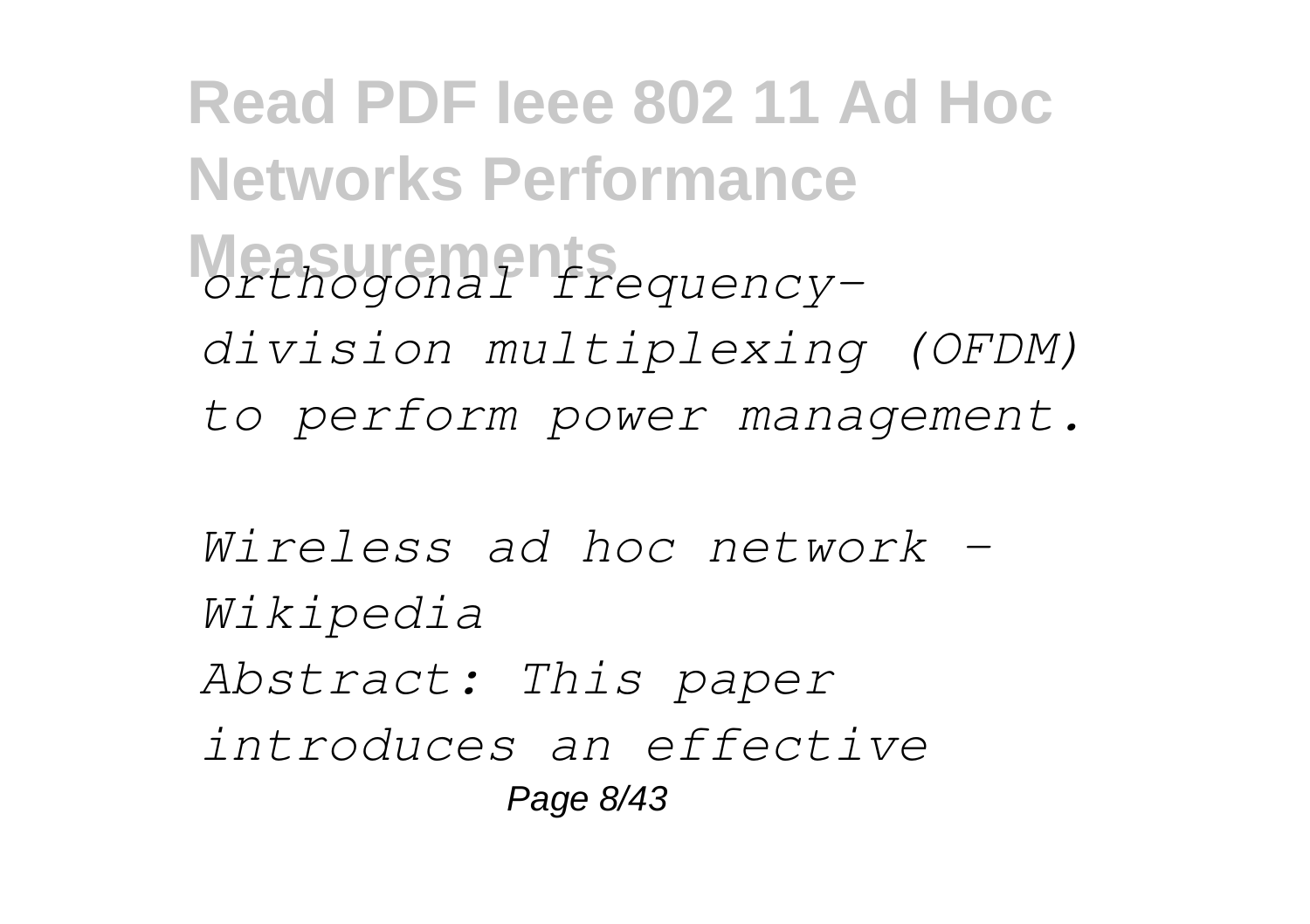**Read PDF Ieee 802 11 Ad Hoc Networks Performance Measurements** *solution against Denial of Service (DoS) implemented by byzantine attack in a fully distributed ad-hoc wireless network employing IEEE 802.11. Byzantine attack is the attack performed by a fully trusted node that's* Page 9/43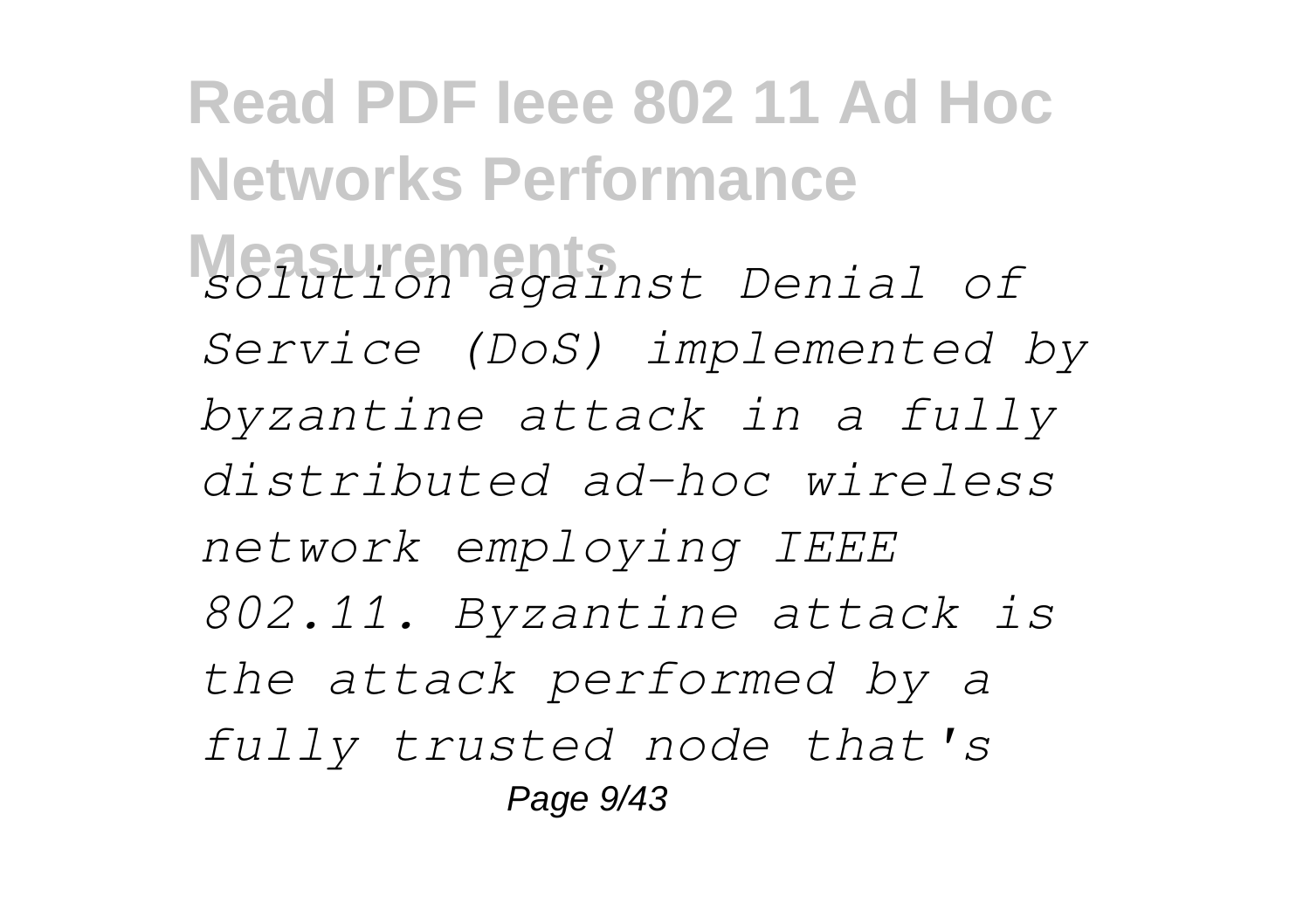**Read PDF Ieee 802 11 Ad Hoc Networks Performance Measurements** *turned rogue and already has passed all the authentication and verification processes.*

*IEEE 802.11 Ad Hoc Networks: Performance Measurements IEEE 802.11 is part of the* Page 10/43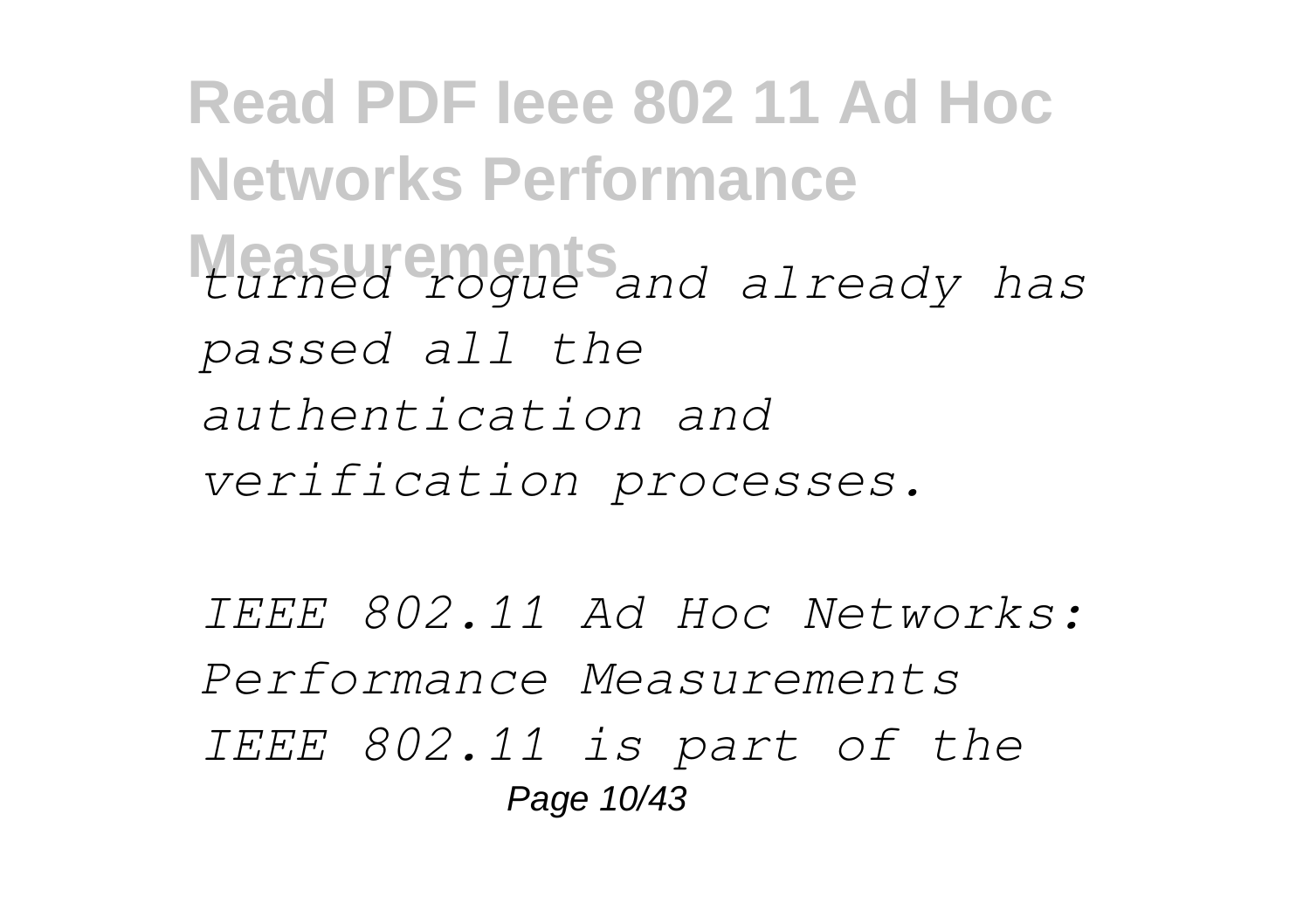**Read PDF Ieee 802 11 Ad Hoc Networks Performance MEASUREMENTS** *OF LAN protocols, and specifies the set of media access control (MAC) and physical layer (PHY) protocols for implementing wireless local area network (WLAN) Wi-Fi computer communication in* Page 11/43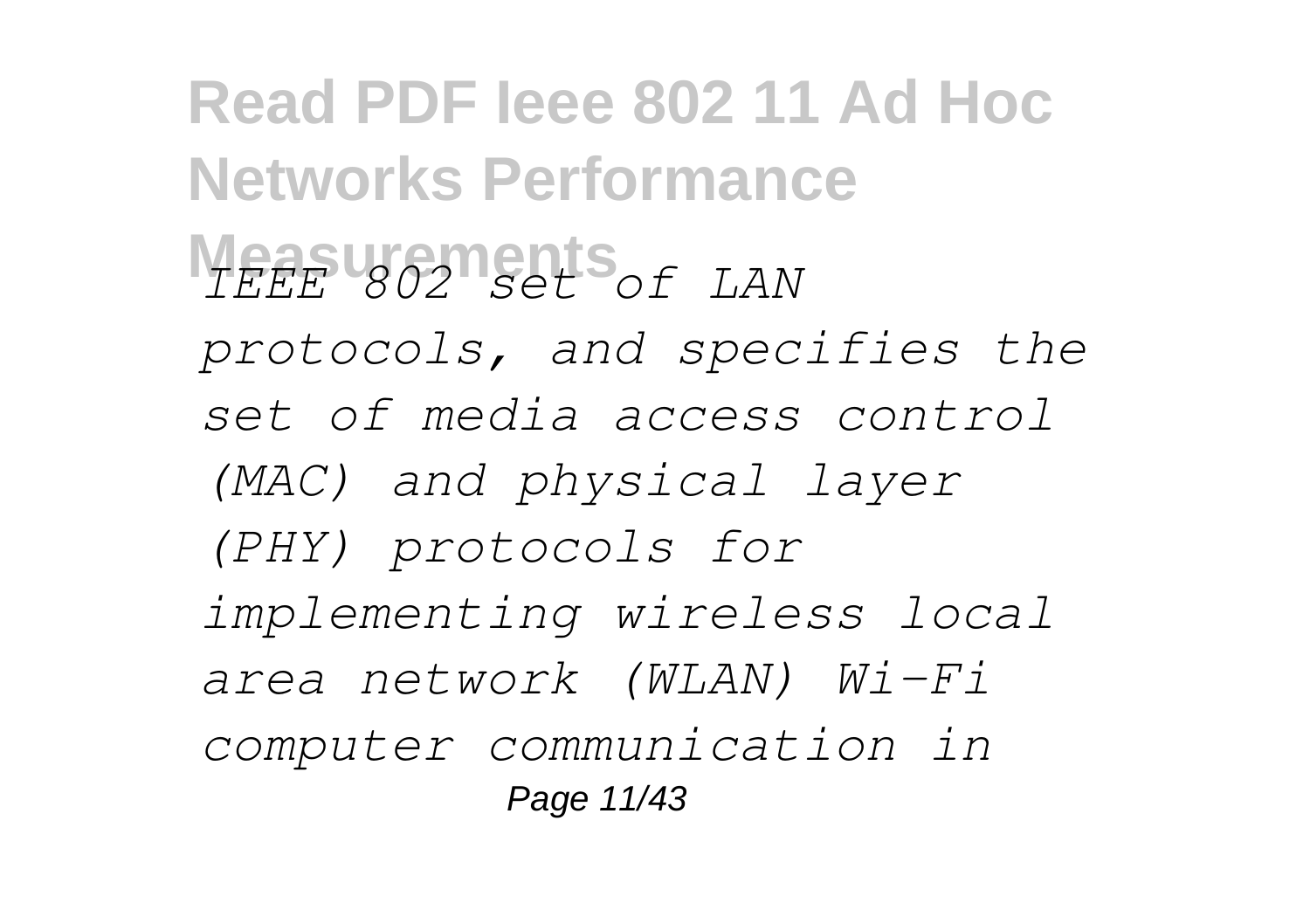**Read PDF Ieee 802 11 Ad Hoc Networks Performance Measurements** *various frequencies, including but not limited to 2.4 GHz, 5 GHz, and 60 GHz frequency bands.*

*What's the Difference Between Ad-Hoc and Infrastructure ...* Page 12/43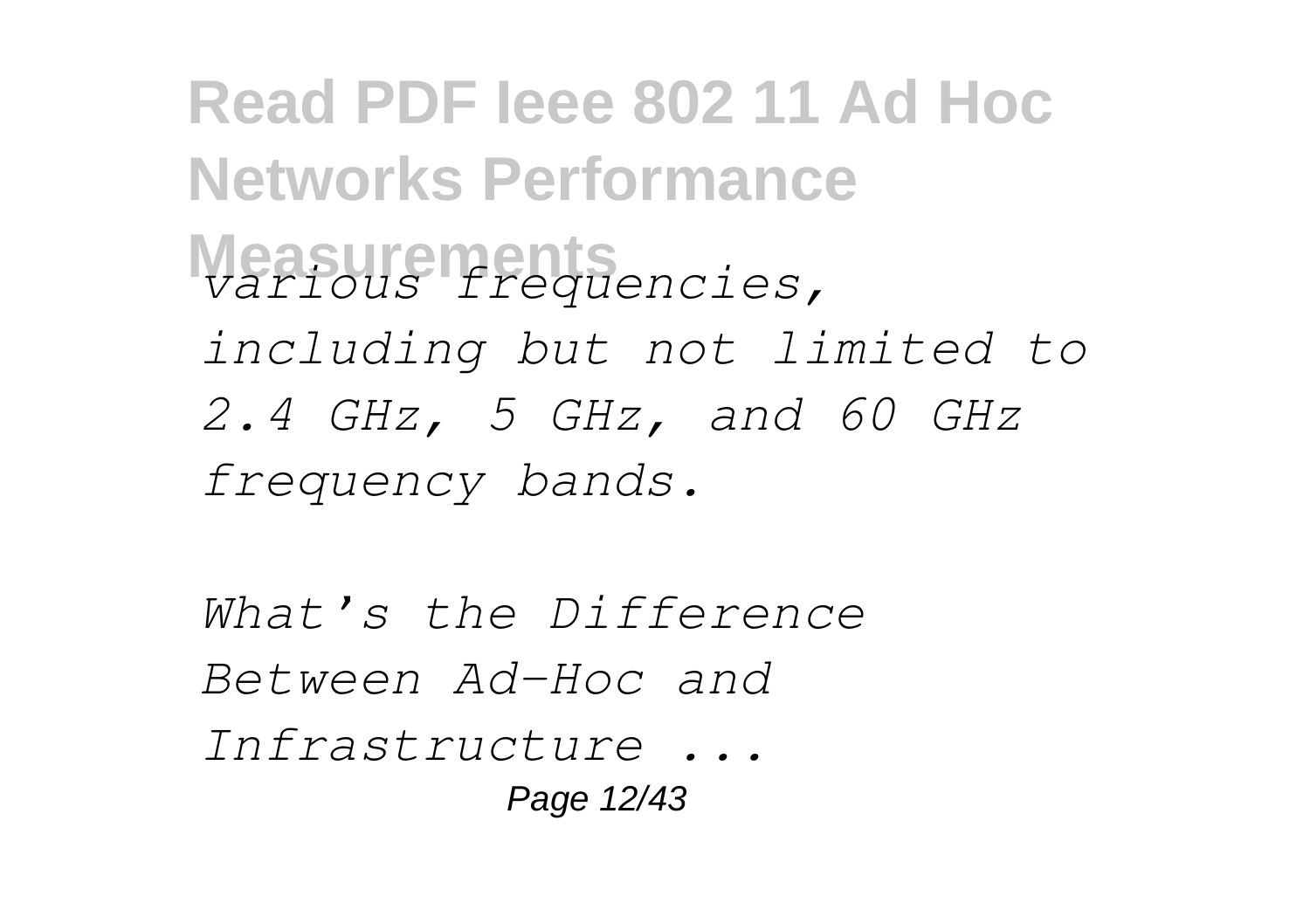**Read PDF Ieee 802 11 Ad Hoc Networks Performance Measurements** *IEEE 802.11 Presentations. The former publicity standing committee (PUB SC) and other volunteers have produced presentations to describe the activities of the IEEE 802.11 Working Group. These presentations* Page 13/43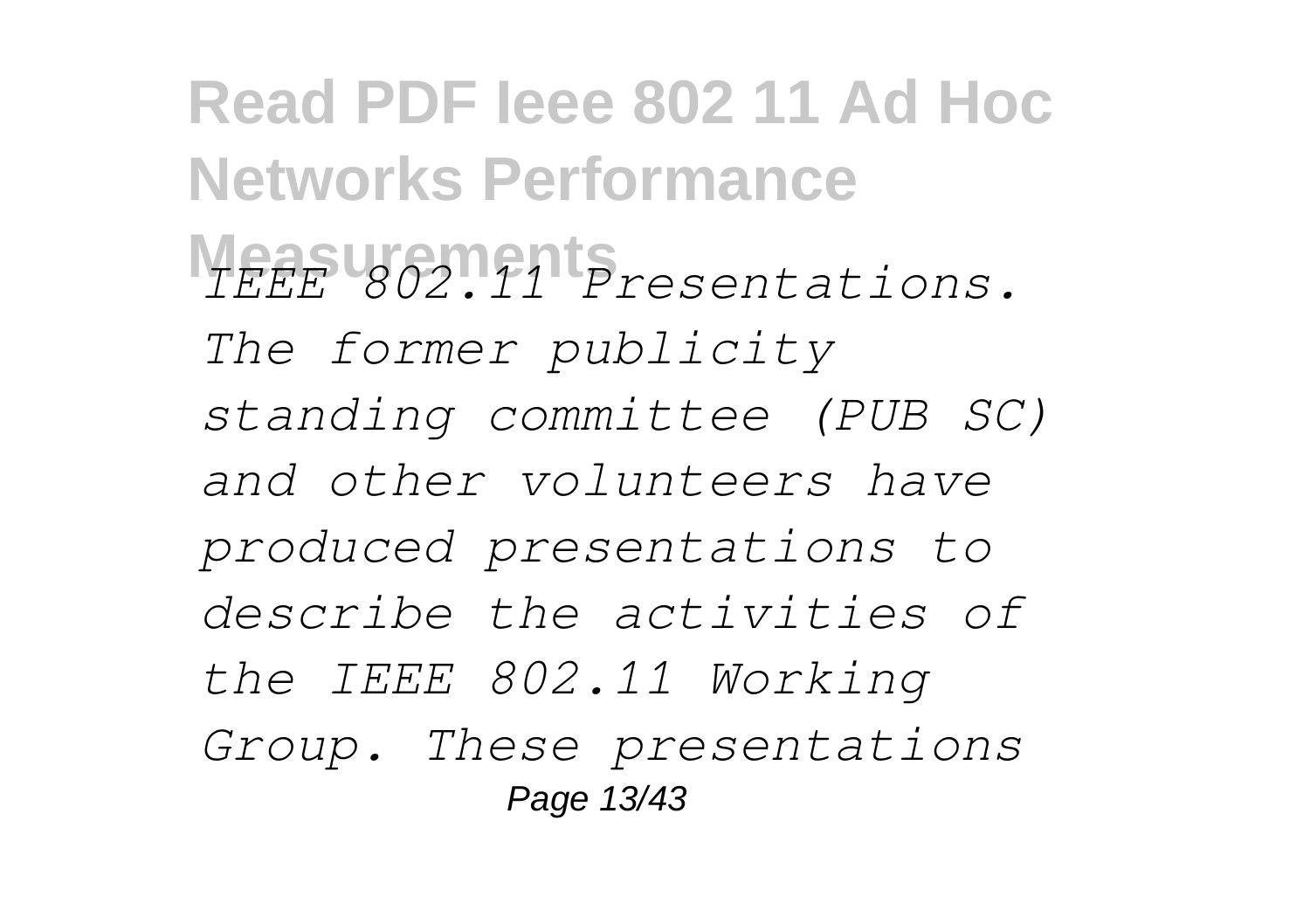**Read PDF Ieee 802 11 Ad Hoc Networks Performance Measurements** *are intended to be used to explain 802.11's activities to those outside 802.11.*

*Architecture of IEEE 802.11 IEEE 802.11 Performance in an Ad-Hoc Environment1 Craig Sweet, Vijay Devarapalli,* Page 14/43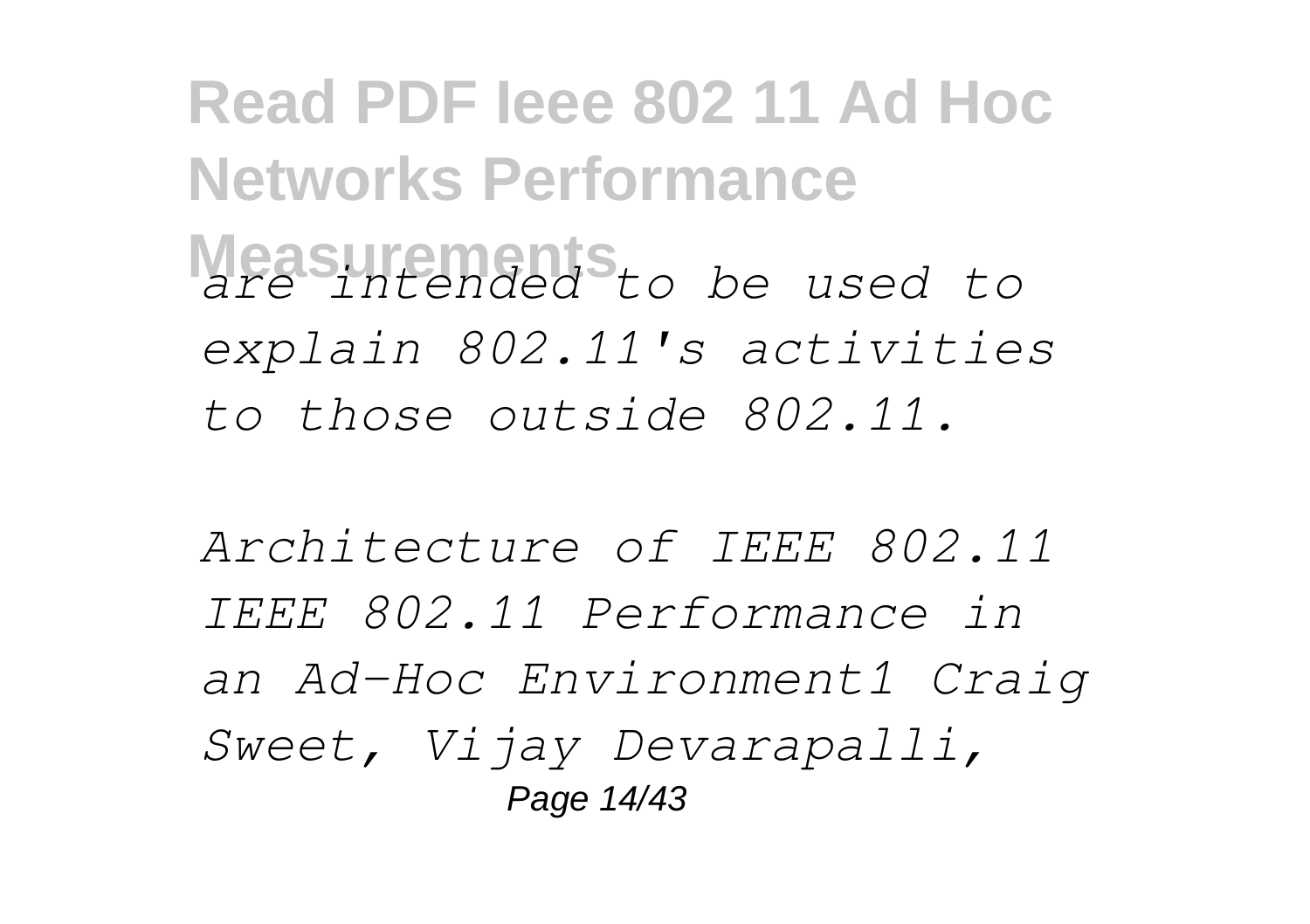**Read PDF Ieee 802 11 Ad Hoc Networks Performance Measurements** *and Deepinder Sidhu Maryland Center for Telecommunications Research Department of Computer Science and Electrical Engineering University of Maryland Baltimore County 1000 Hilltop Circle* Page 15/43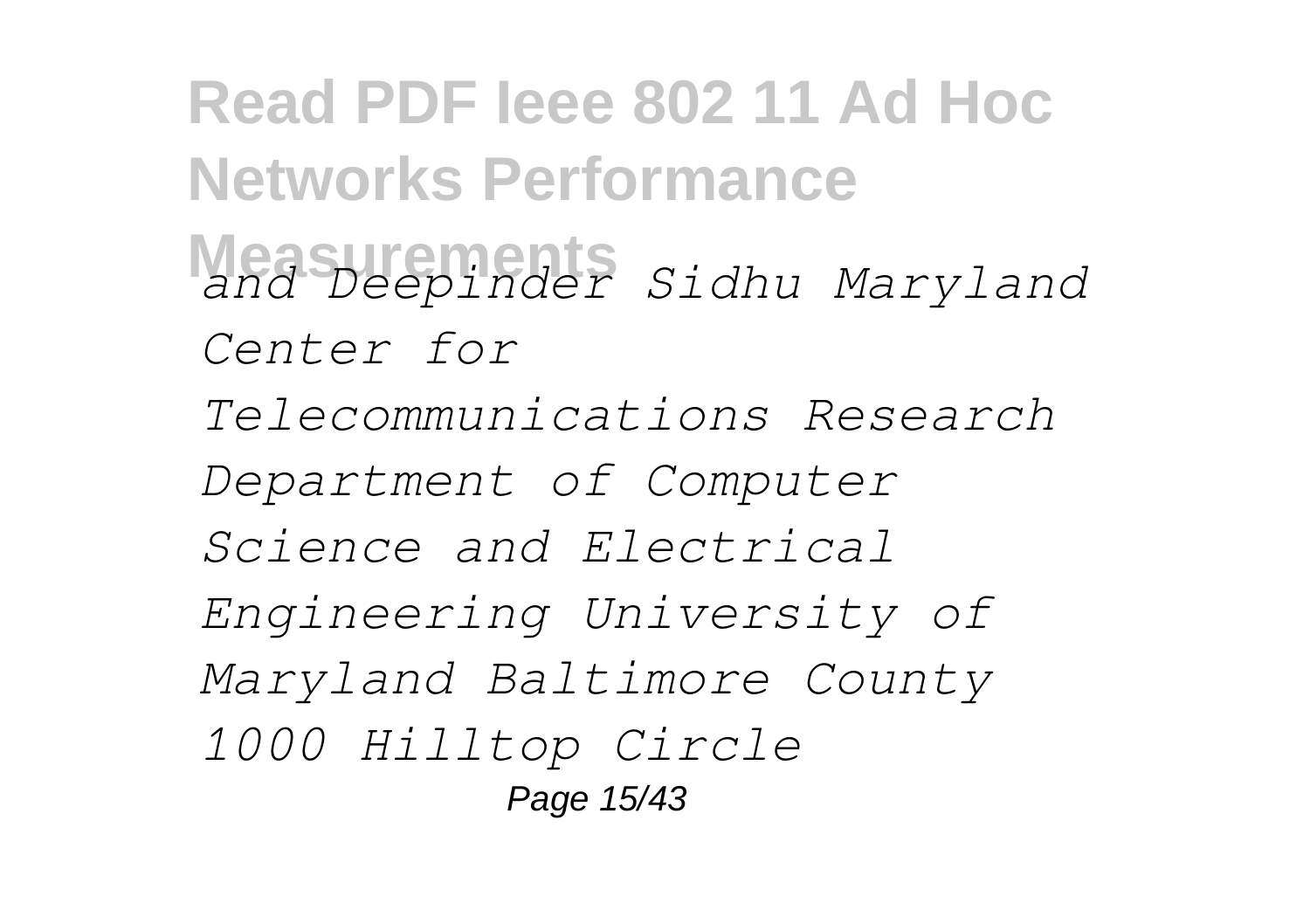**Read PDF Ieee 802 11 Ad Hoc Networks Performance Measurements** *Baltimore, MD 21250 {sweet, vdevar1, sidhu}@mctr.umbc.edu*

*IEEE 802.11s - Wikipedia An ad-hoc network does not require an AP. IEEE 802.11 supports three basic* Page 16/43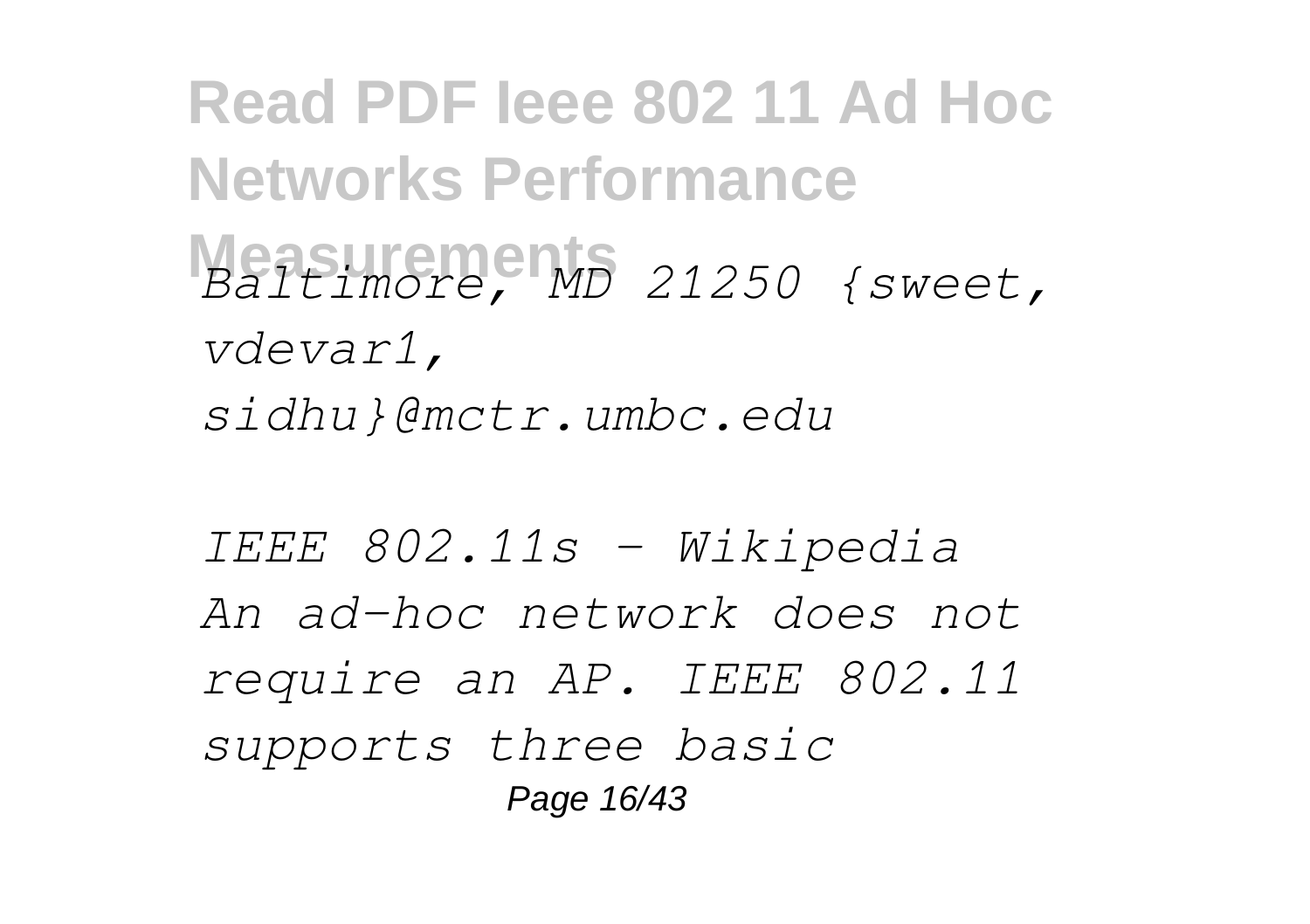**Read PDF Ieee 802 11 Ad Hoc Networks Performance Measurements** *topologies for WLANs, the independent basic service set (IBSS), the basic service set, and the extended service set (ESS). The MAC layer supports implementations of IBSS, basic service set, and ESS* Page 17/43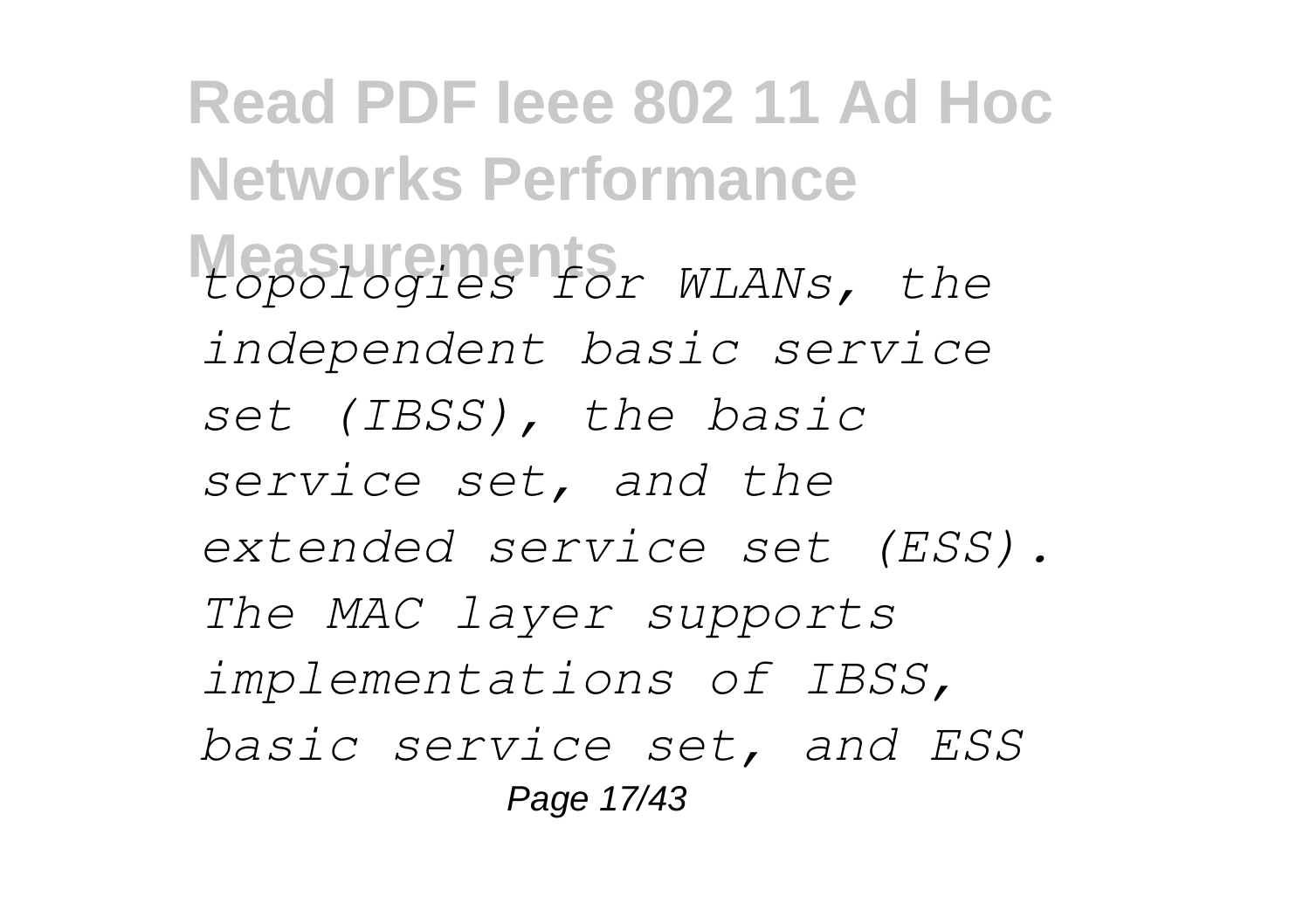**Read PDF Ieee 802 11 Ad Hoc Networks Performance**  $\alpha$ <sup>2</sup> *configurations.* 

*IEEE 802.11 Performance in an Ad-Hoc Environment A new multichannel access protocol for IEEE 802.11 ad hoc wireless LANs Abstract: The IEEE 802.11 wireless* Page 18/43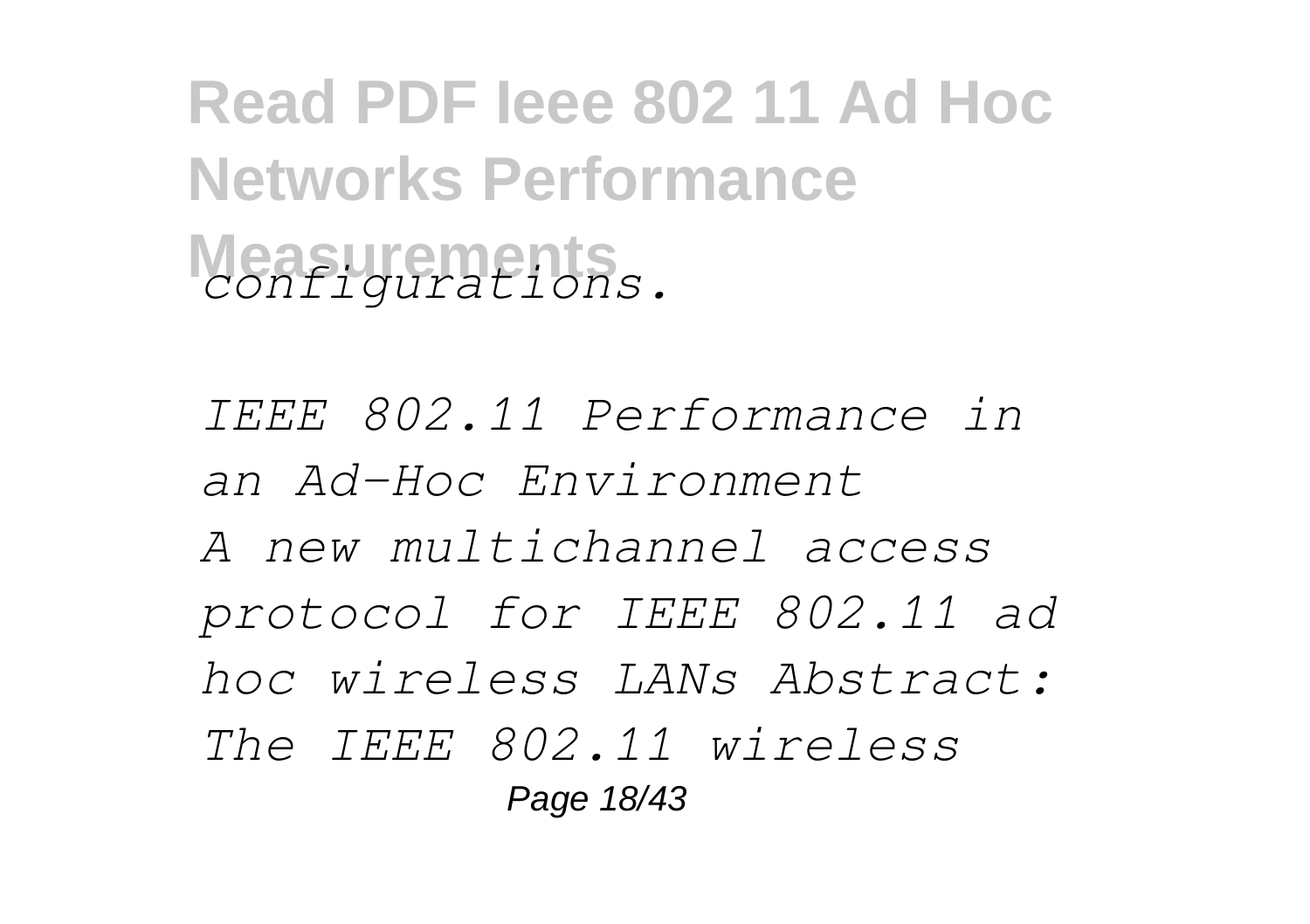**Read PDF Ieee 802 11 Ad Hoc Networks Performance Measurements** *local area networks (WLANs) standard supports several equal-capacity communication channels which can be simultaneously shared and accessed by mobile stations.*

*doc.: IEEE 802.11-19/2029r7* Page 19/43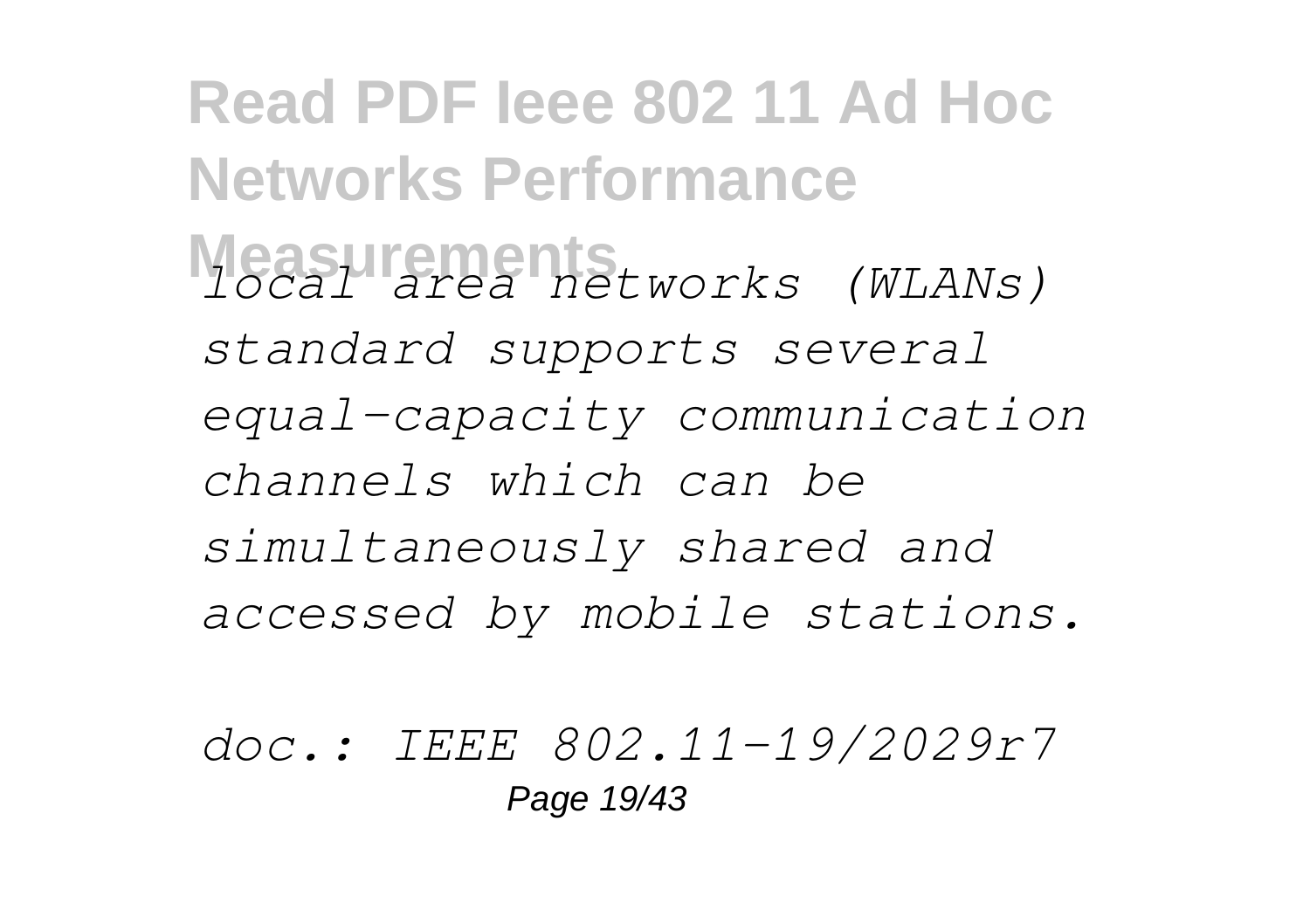**Read PDF Ieee 802 11 Ad Hoc Networks Performance Measurements** *The IEEE 802.11 technology is a good platform to implement single-hop ad hoc net- works because of its extreme simplicity. Singlehop means that stations must be within the same transmission radius (say,* Page 20/43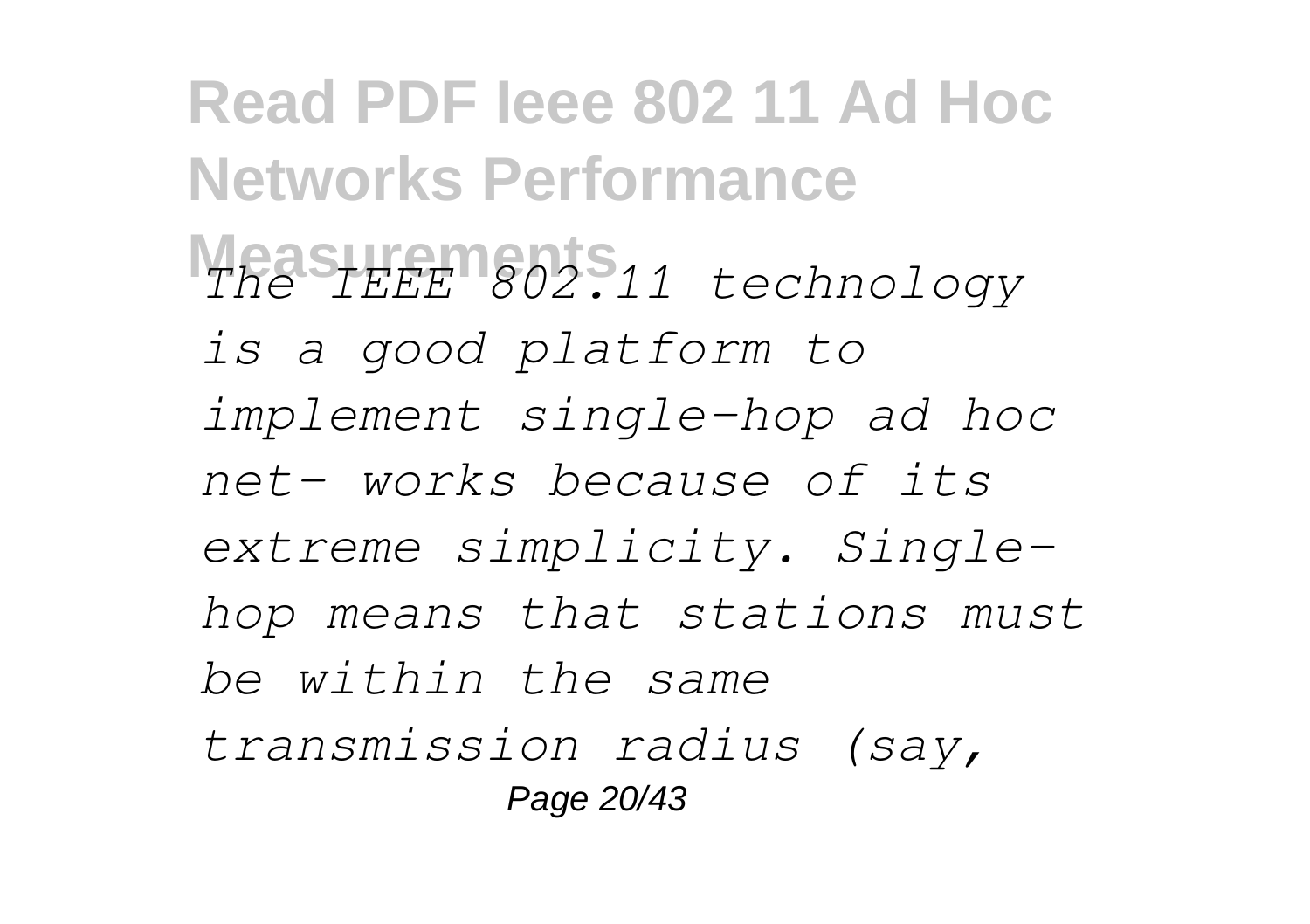**Read PDF Ieee 802 11 Ad Hoc Networks Performance Measurements** *100–200 meters) to be able to communicate.*

*IEEE 802.11 Ad Hoc Networks: Protocols, Performance and*

*...*

*Efficient,and scalable IEEE 802.11 ad-hoc-mode timing* Page 21/43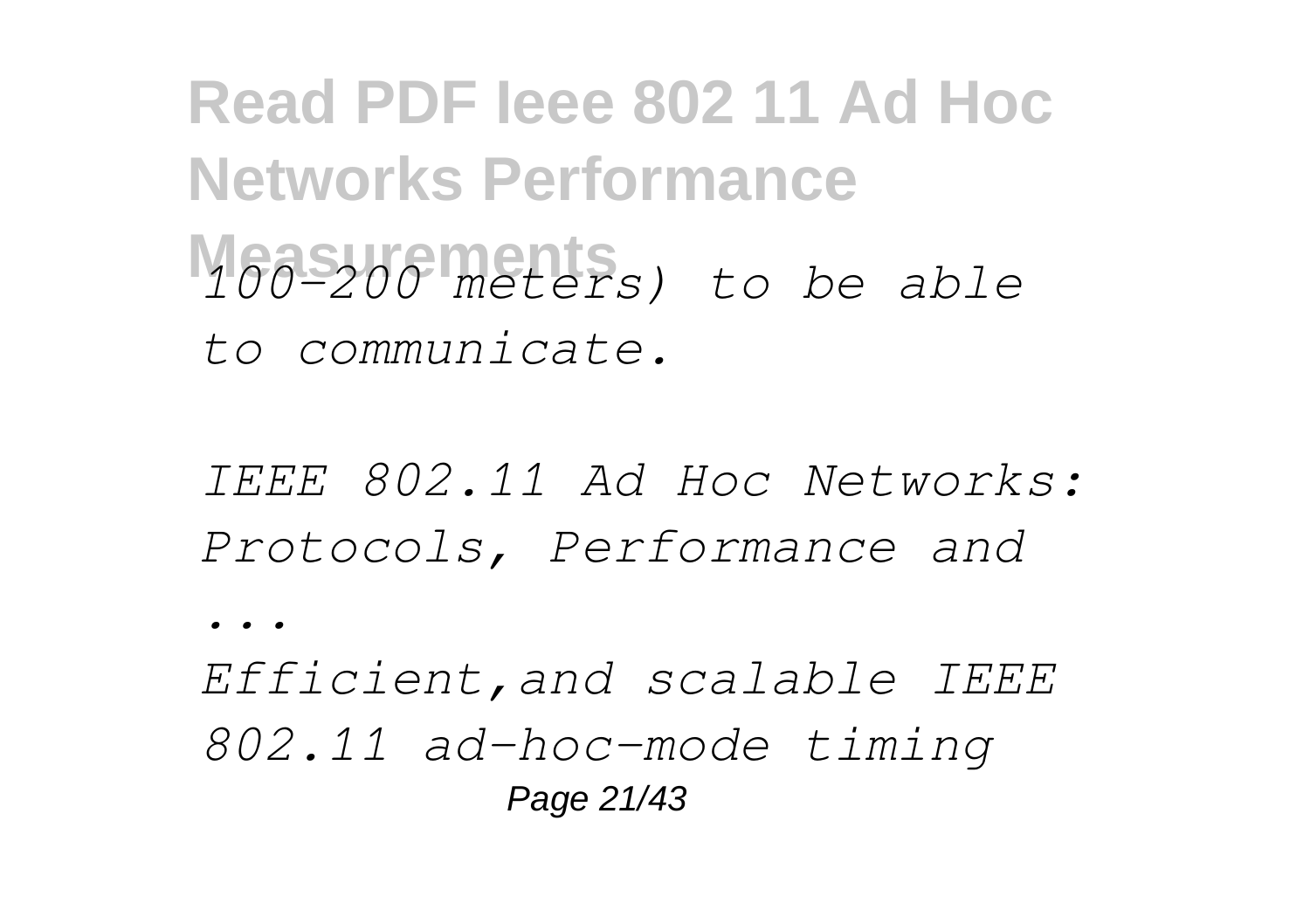**Read PDF Ieee 802 11 Ad Hoc Networks Performance Measurements** *synchronization function Abstract: The IEEE 802.11 standards support the peerto-peer mode independent basic service set (IBSS), which is an ad hoc network with all its stations within each other's transmission* Page 22/43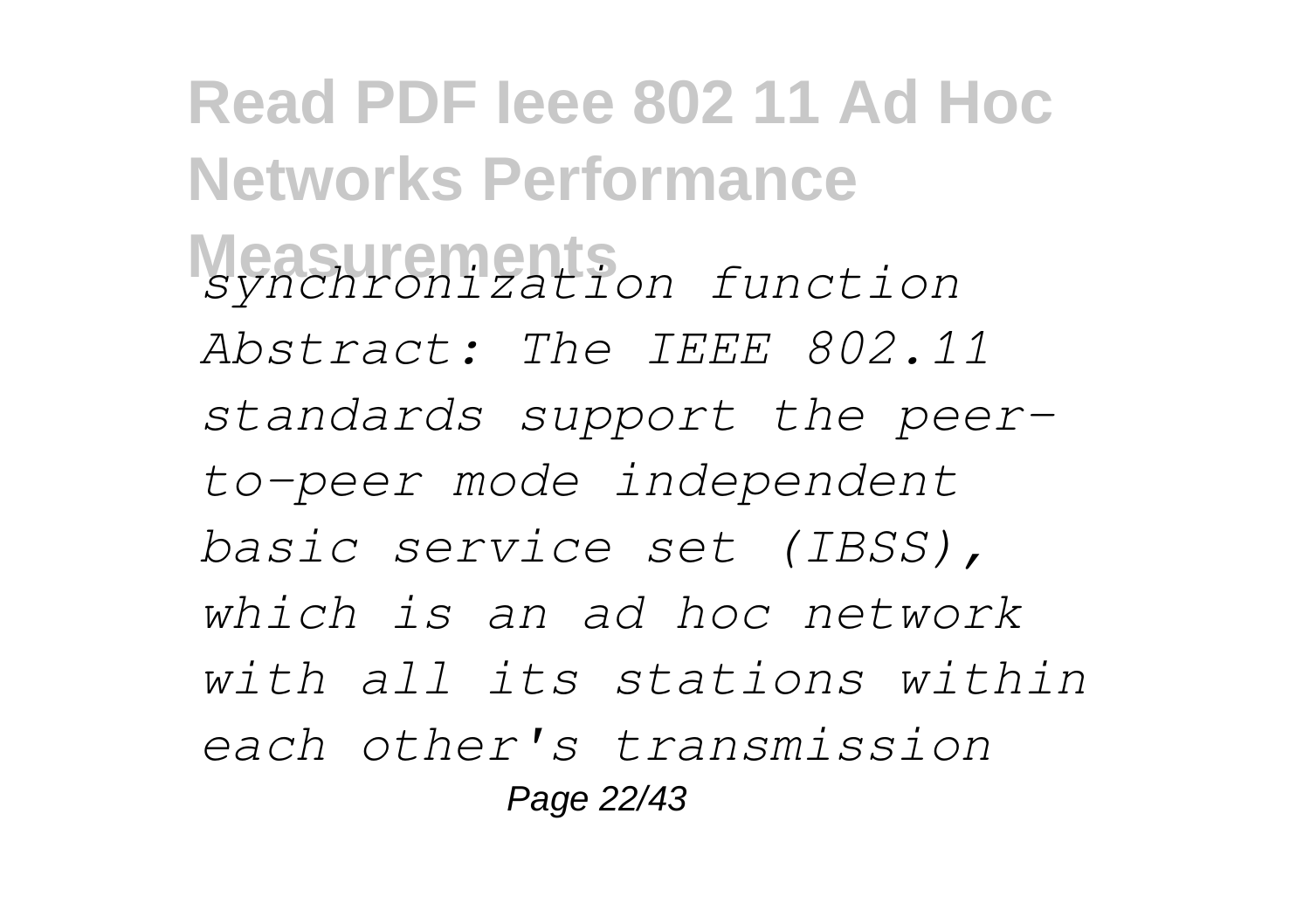**Read PDF Ieee 802 11 Ad Hoc Networks Performance Measurements** *range.*

*A new multichannel access protocol for IEEE 802.11 ad hoc ...*

*Measurements on IEEE 802.11 ad hoc networks confirm previous simulative results* Page 23/43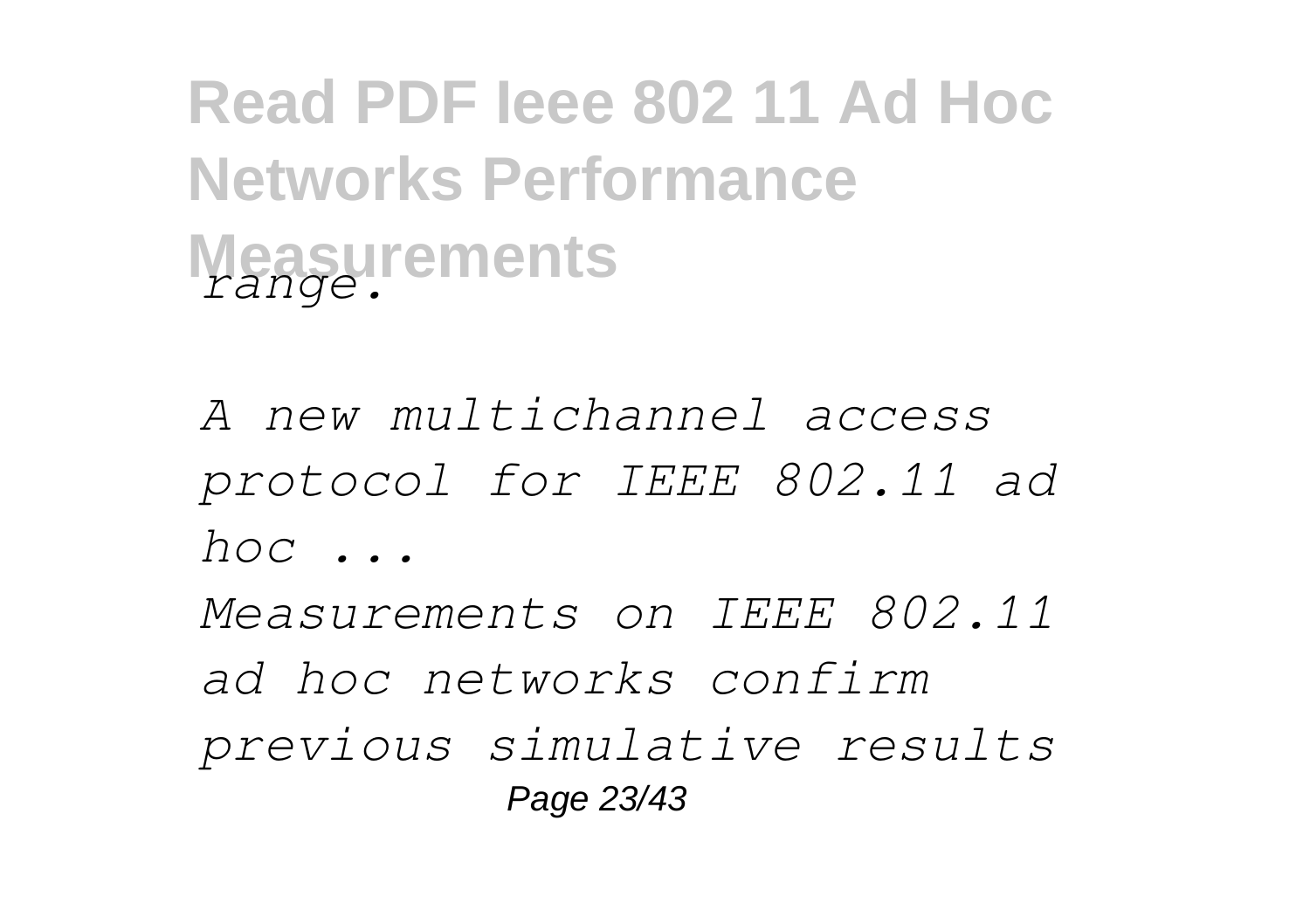**Read PDF Ieee 802 11 Ad Hoc Networks Performance Measurements** *(e.g., TCP connections may actually experience significant throughput unfairness). The analysis of IEEE 802.11b reveals several aspects that are usually neglected in simulative studies.*

Page 24/43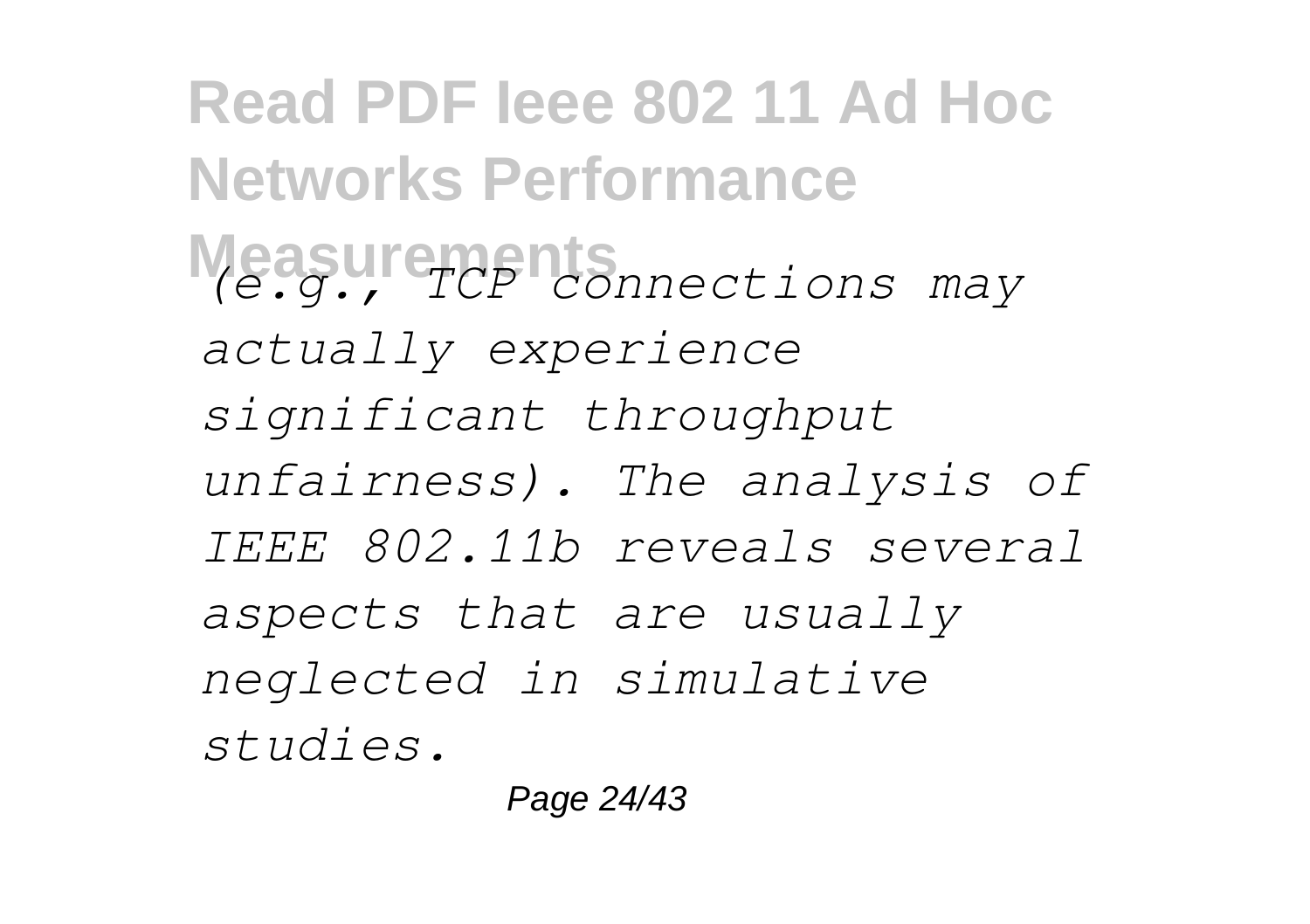**Read PDF Ieee 802 11 Ad Hoc Networks Performance Measurements**

*IEEE 802.11 ad hoc networks: performance measurements ... Ad-hoc mode is also known as "peer-to-peer" mode. Ad-hoc networks don't require a centralized access point. Instead, devices on the* Page 25/43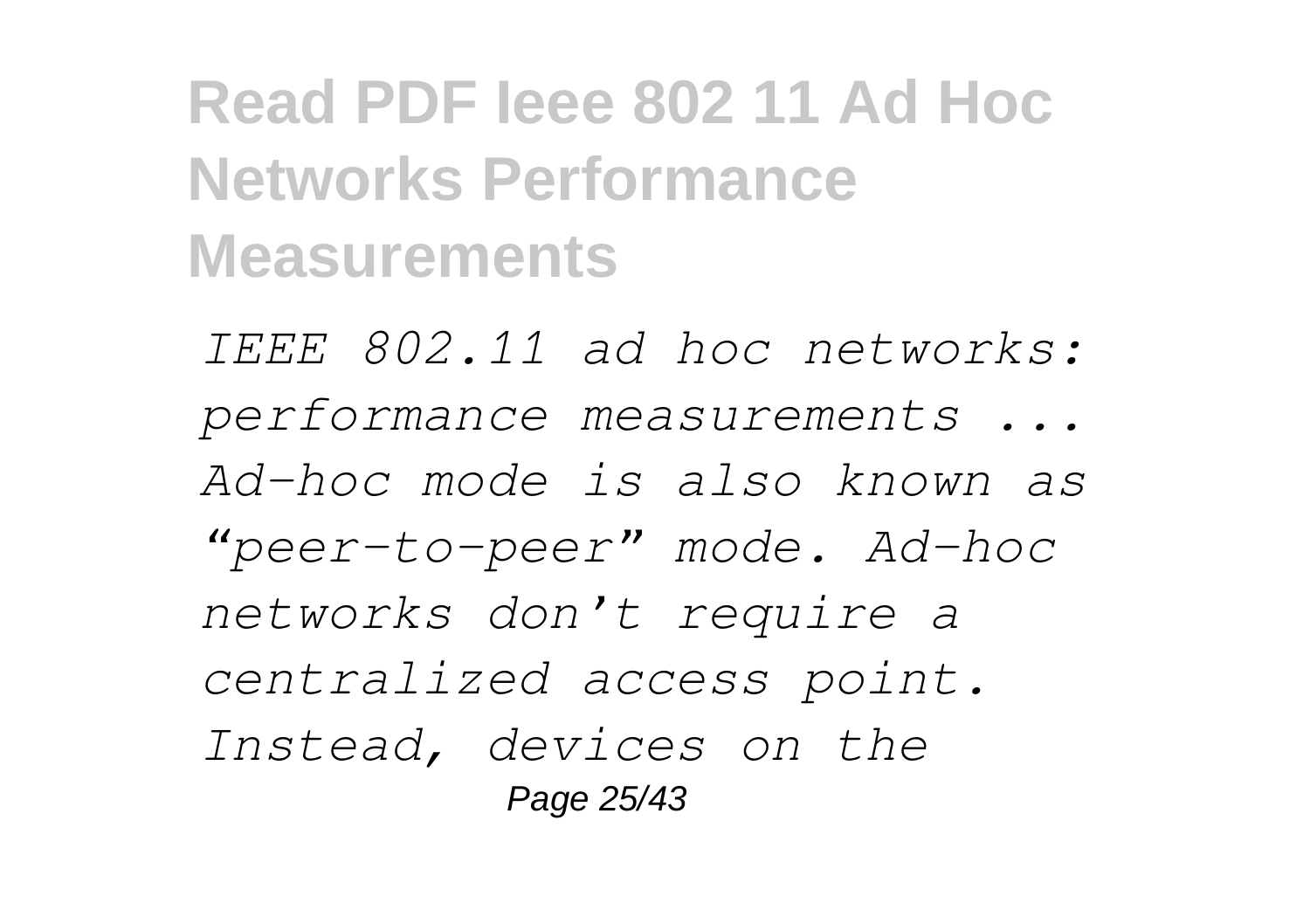**Read PDF Ieee 802 11 Ad Hoc Networks Performance Measurements** *wireless network connect directly to each other. If you set up the two laptops in ad-hoc wireless mode, they'd connect directly to each other without the need for a centralized access point.*

Page 26/43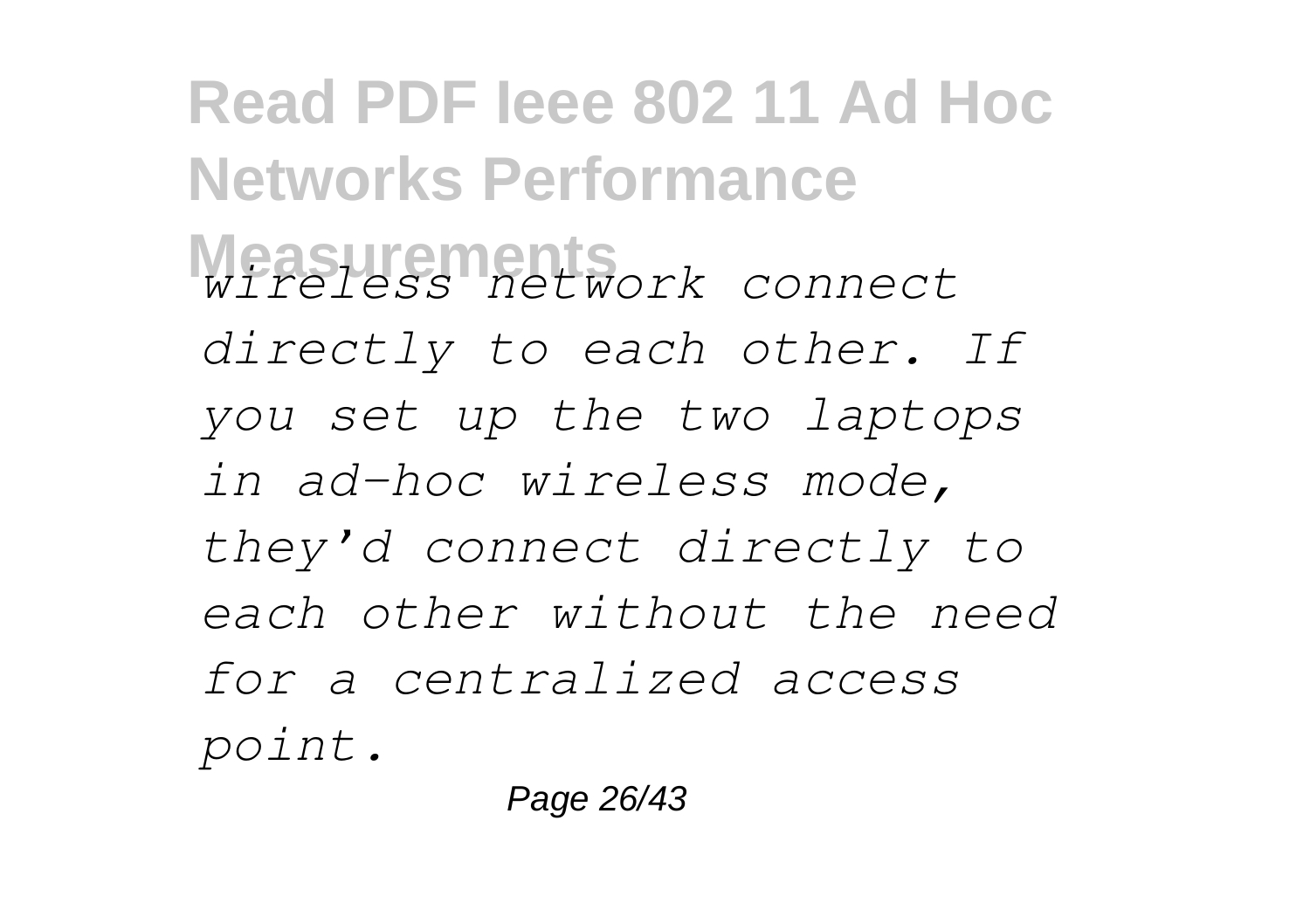**Read PDF Ieee 802 11 Ad Hoc Networks Performance Measurements**

*Byzantine Attack Isolation in IEEE 802.11 Wireless Ad-Hoc ...*

*when it is used in IEEE 802.11-based multihop ad hoc networks. In this article we present the problems in the* Page 27/43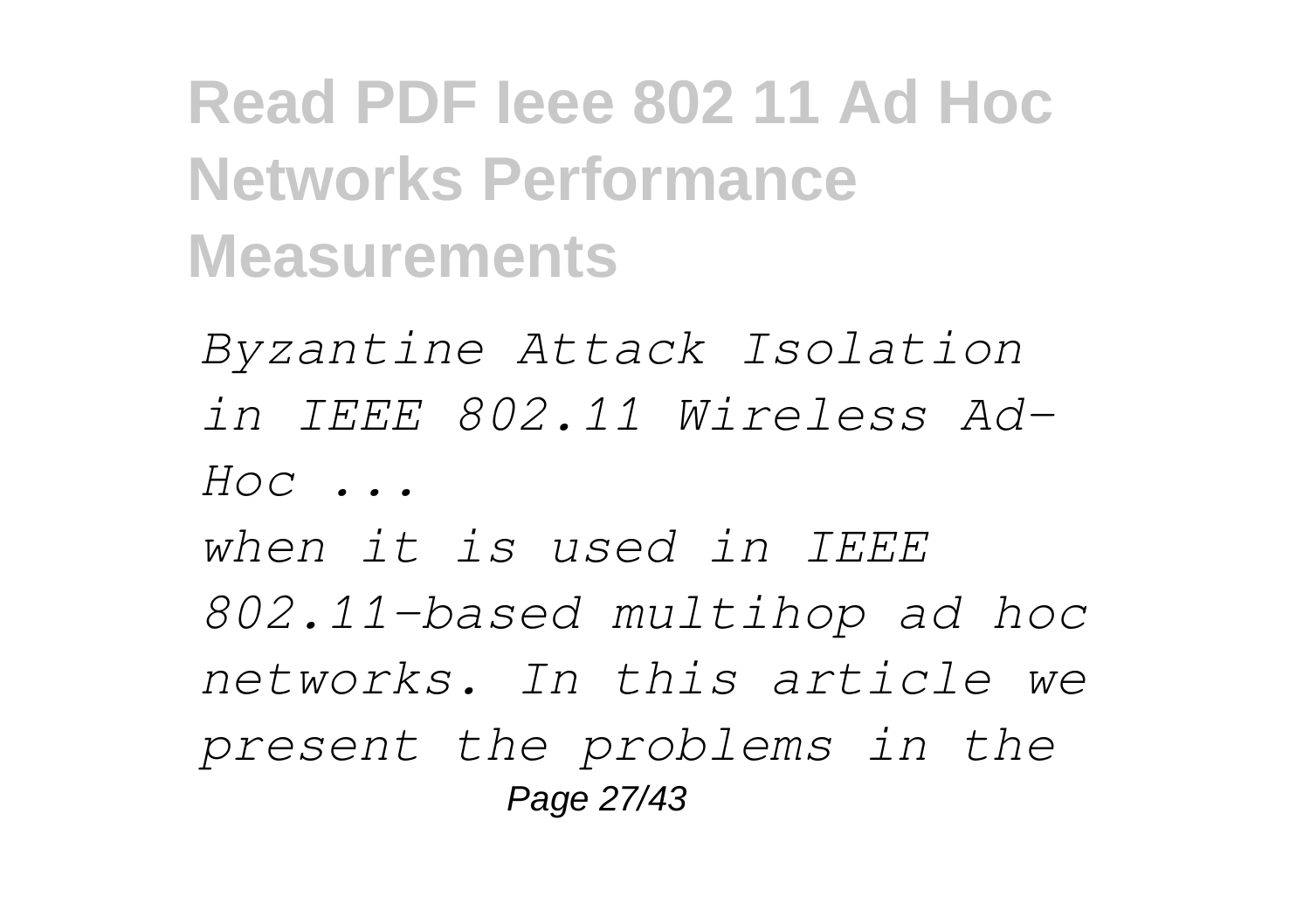**Read PDF Ieee 802 11 Ad Hoc Networks Performance Measurements** *IEEE 802.11 MAC protocol, which are encoun-tered and exacerbated when this protocol works with TCP in a wireless ad hoc network. By analyz-ing the multilayer traces from the simulation, we reveal the in-depth* Page 28/43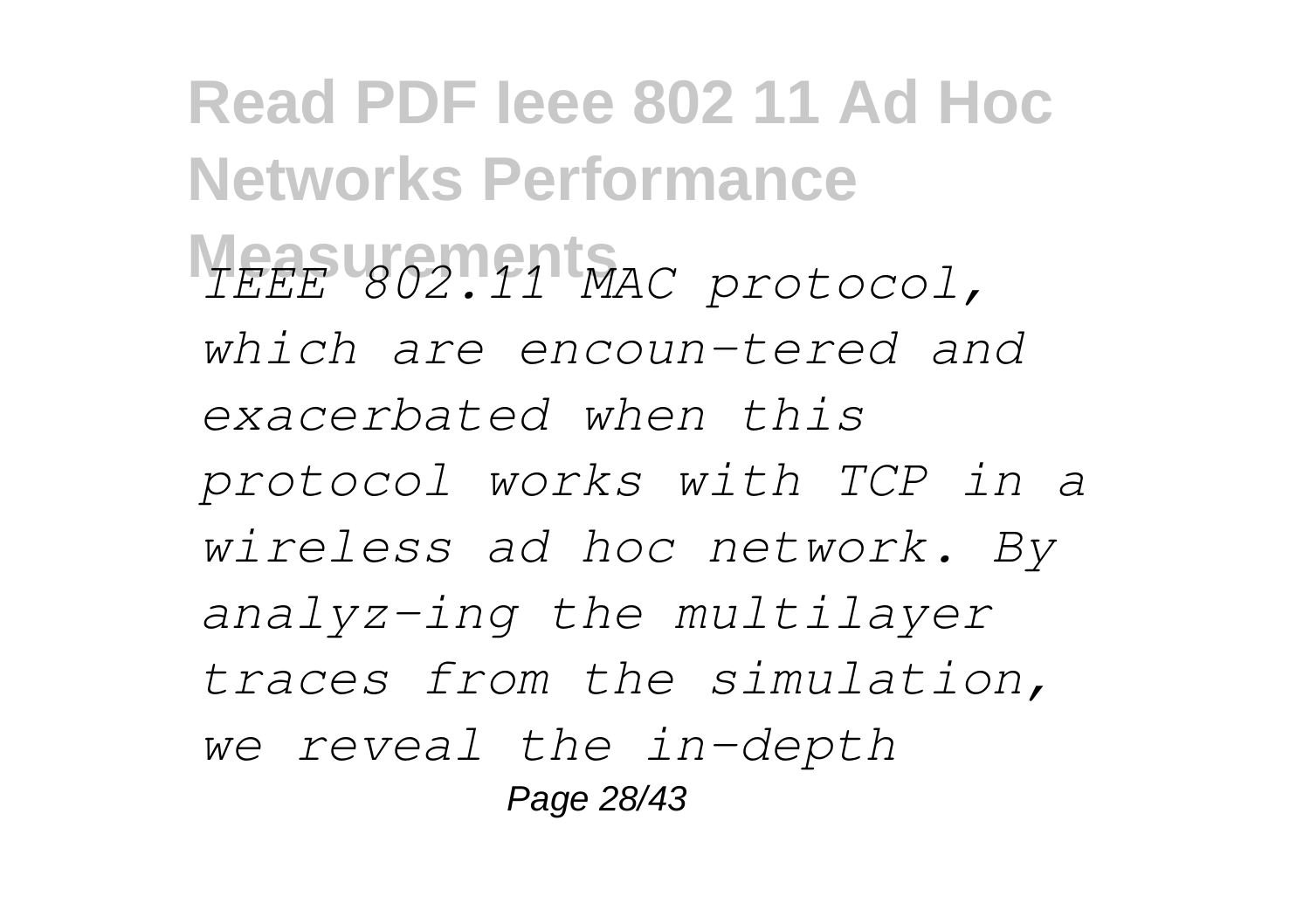## **Read PDF Ieee 802 11 Ad Hoc Networks Performance Measurements** *causes of these problems and*

*Efficient,and scalable IEEE 802.11 ad-hoc-mode timing*

*...*

*IEEE 802.11s is Wireless LAN standard and an IEEE 802.11 amendment for mesh* Page 29/43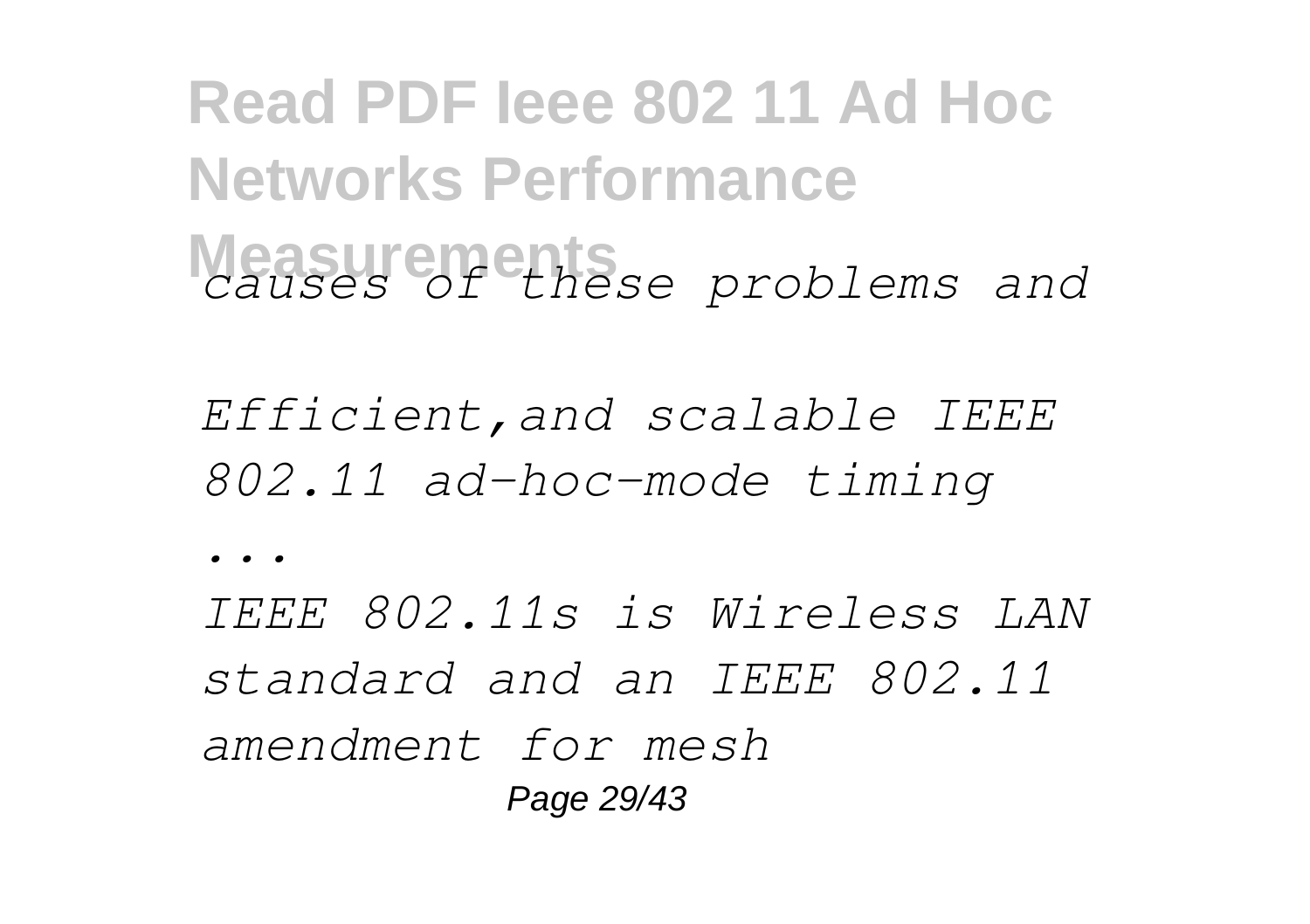**Read PDF Ieee 802 11 Ad Hoc Networks Performance Measurements** *networking, defining how wireless devices can interconnect to create a WLAN mesh network, which may be used for relatively fixed topologies and wireless ad hoc networks. The IEEE 802.11s working group draws* Page 30/43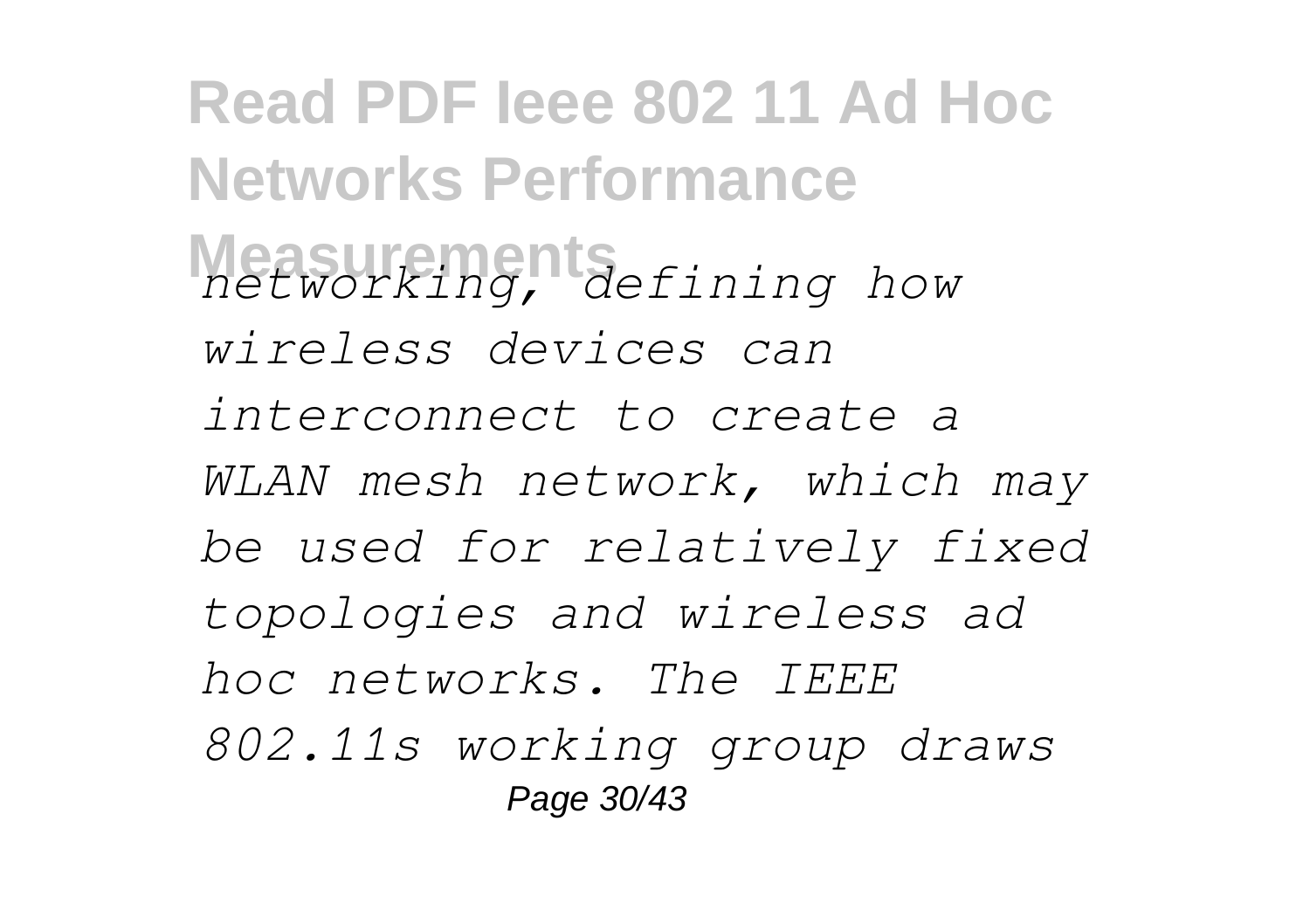**Read PDF Ieee 802 11 Ad Hoc Networks Performance Measurements** *upon volunteers from university and industry to provide specifications and possible design solutions for wireless mesh networking. As a standard, the document was iterated and revised many times prior* Page 31/43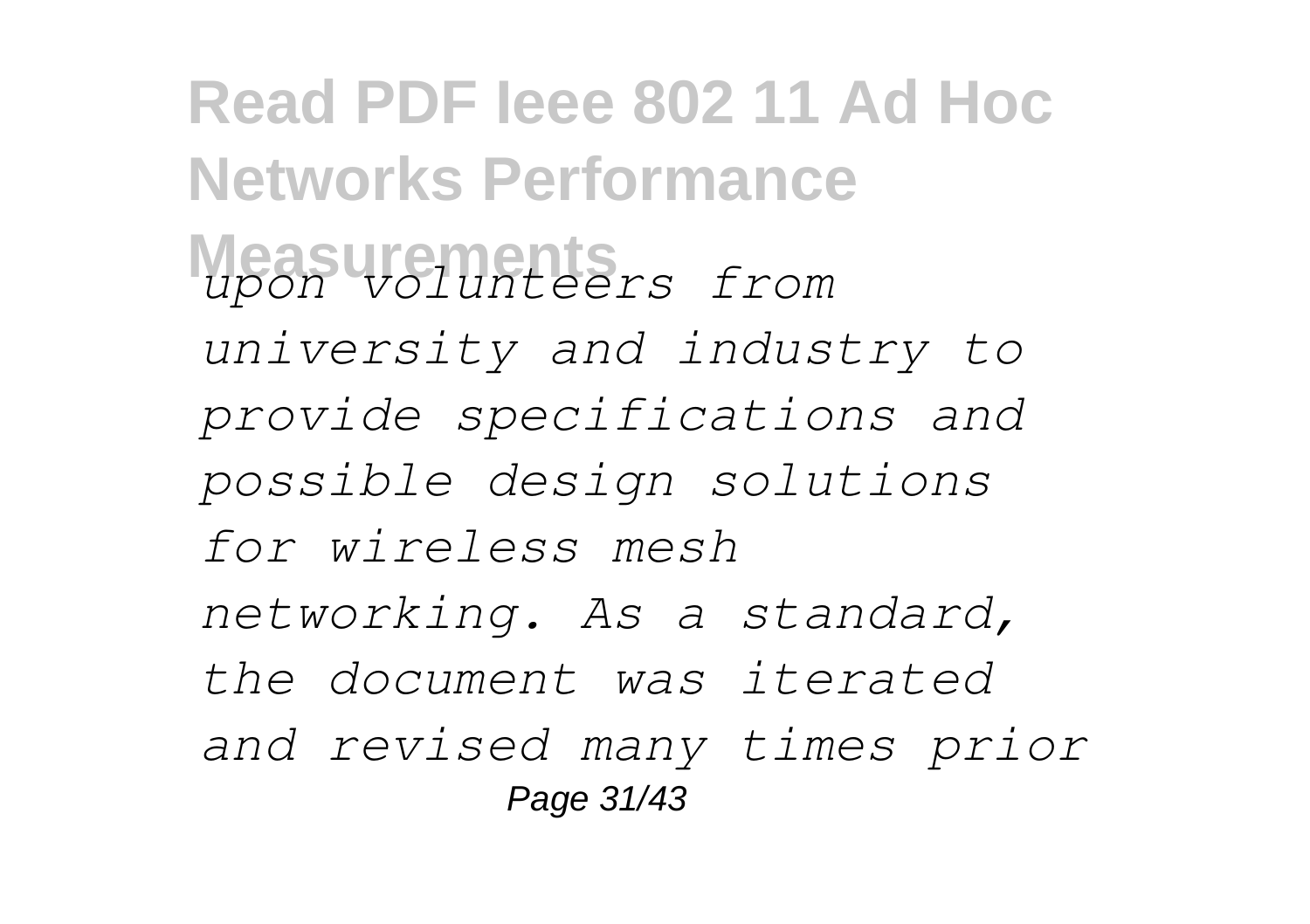## **Read PDF Ieee 802 11 Ad Hoc Networks Performance Measurements** *to finalization.*

*Analysis and implementation of ... - ieeexplore.ieee.org dynamic nature of ad hoc networks make (IEEE 802.11) multi-hop networks fundamentally different from* Page 32/43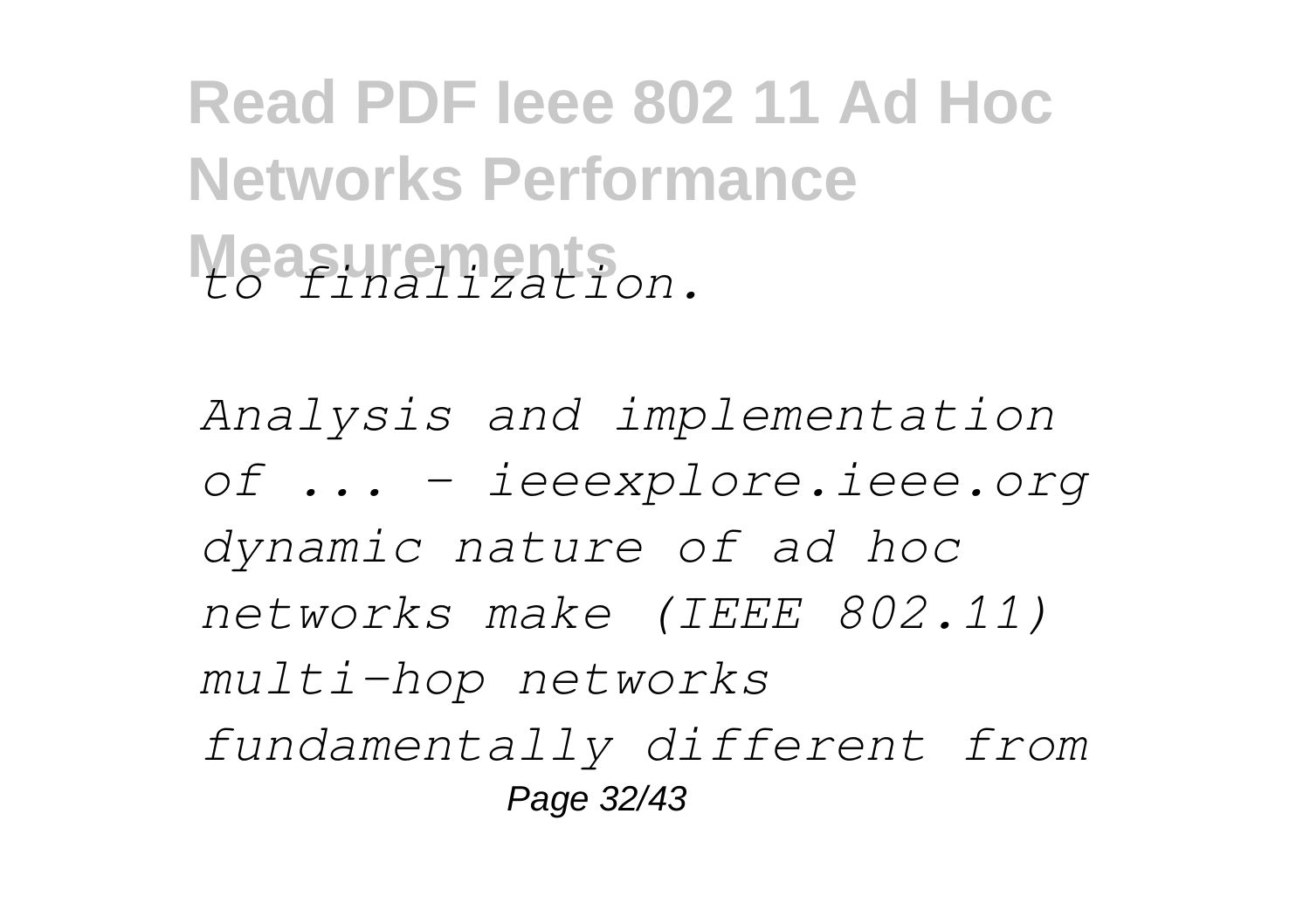**Read PDF Ieee 802 11 Ad Hoc Networks Performance Measurements** *wired networks. Furthermore, the behavior of an ad hoc network that relies upon a carrier-sensing random access protocol, such as the IEEE 802.11, is further complicated by the presence of hidden stations, exposed* Page 33/43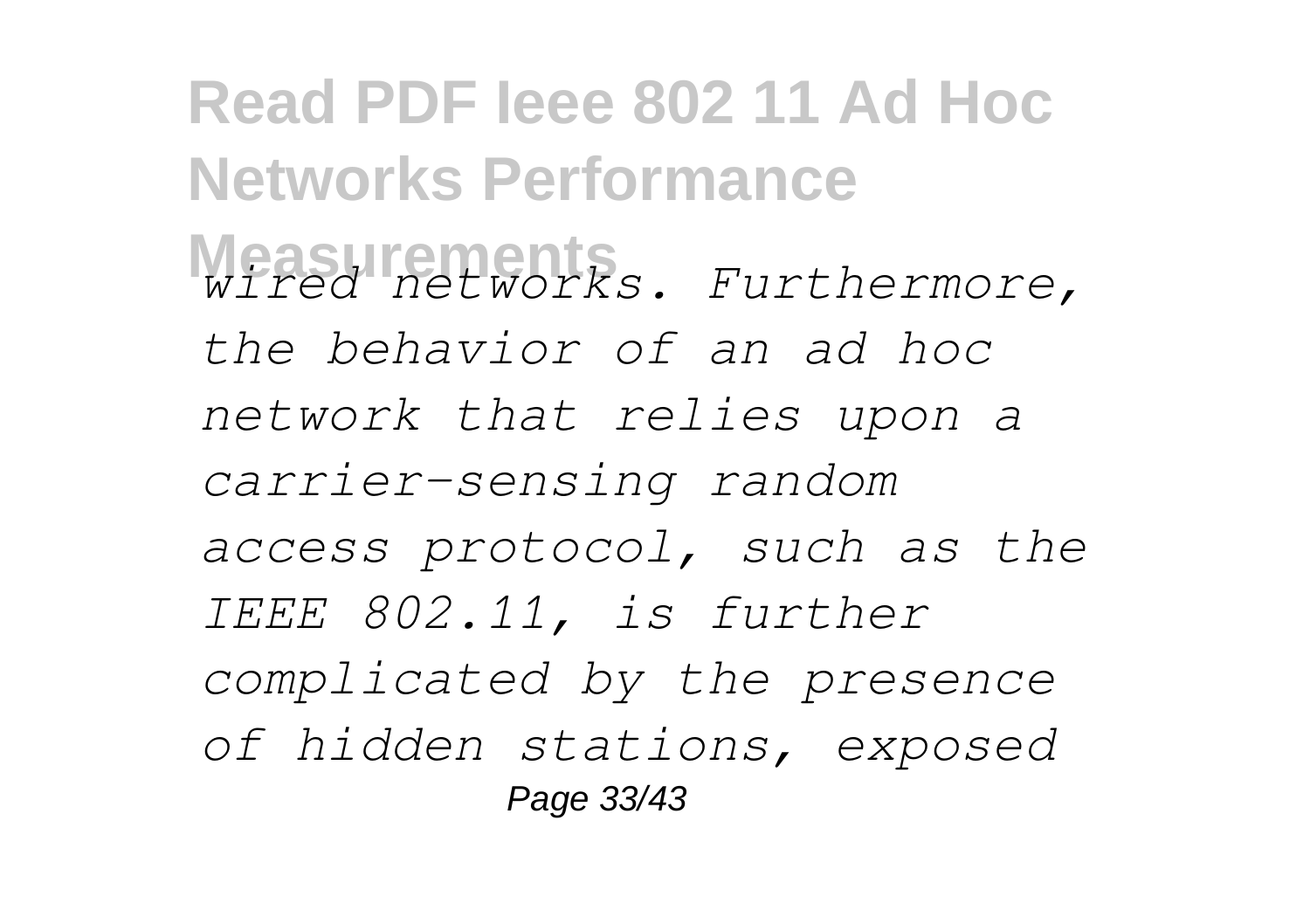**Read PDF Ieee 802 11 Ad Hoc Networks Performance Measurements** *stations, "capturing"*

*Ieee 802 11 Ad Hoc Other than being a solution for pure ad hoc networking, the IEEE 802.11 ad hoc technology may also* Page 34/43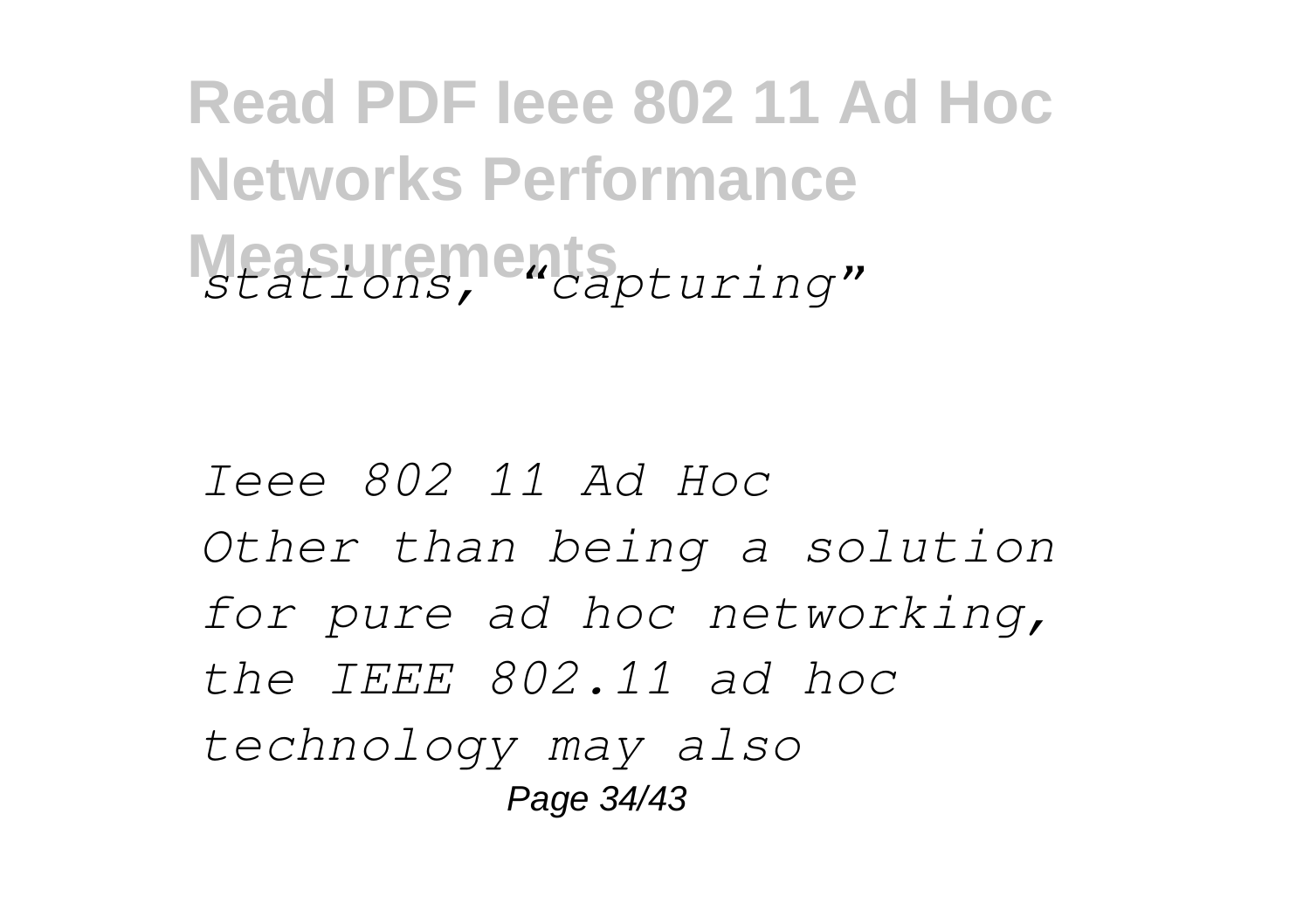**Read PDF Ieee 802 11 Ad Hoc Networks Performance Measurements** *constitute an important and promising building block for solving the first mile problem in hot spots.*

*IEEE 802.11, The Working Group Setting the Standards for ...*

Page 35/43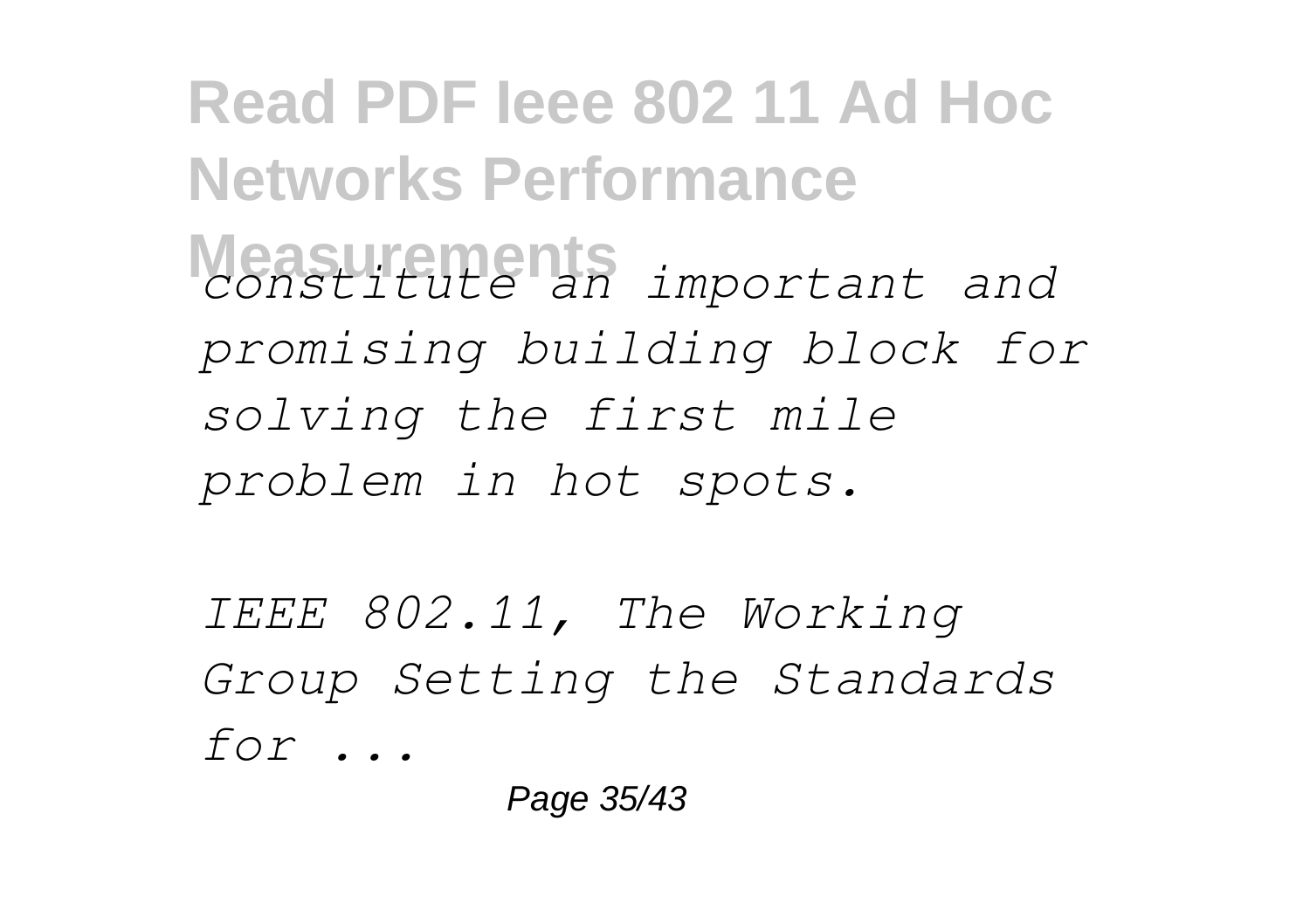**Read PDF Ieee 802 11 Ad Hoc Networks Performance Measurements** *hoc network (WANET) or Mobile ad hoc network (MANET) is a decentralised type of wireless network. The network is ad hoc because it does not rely on a preexisting infrastructure,* Page 36/43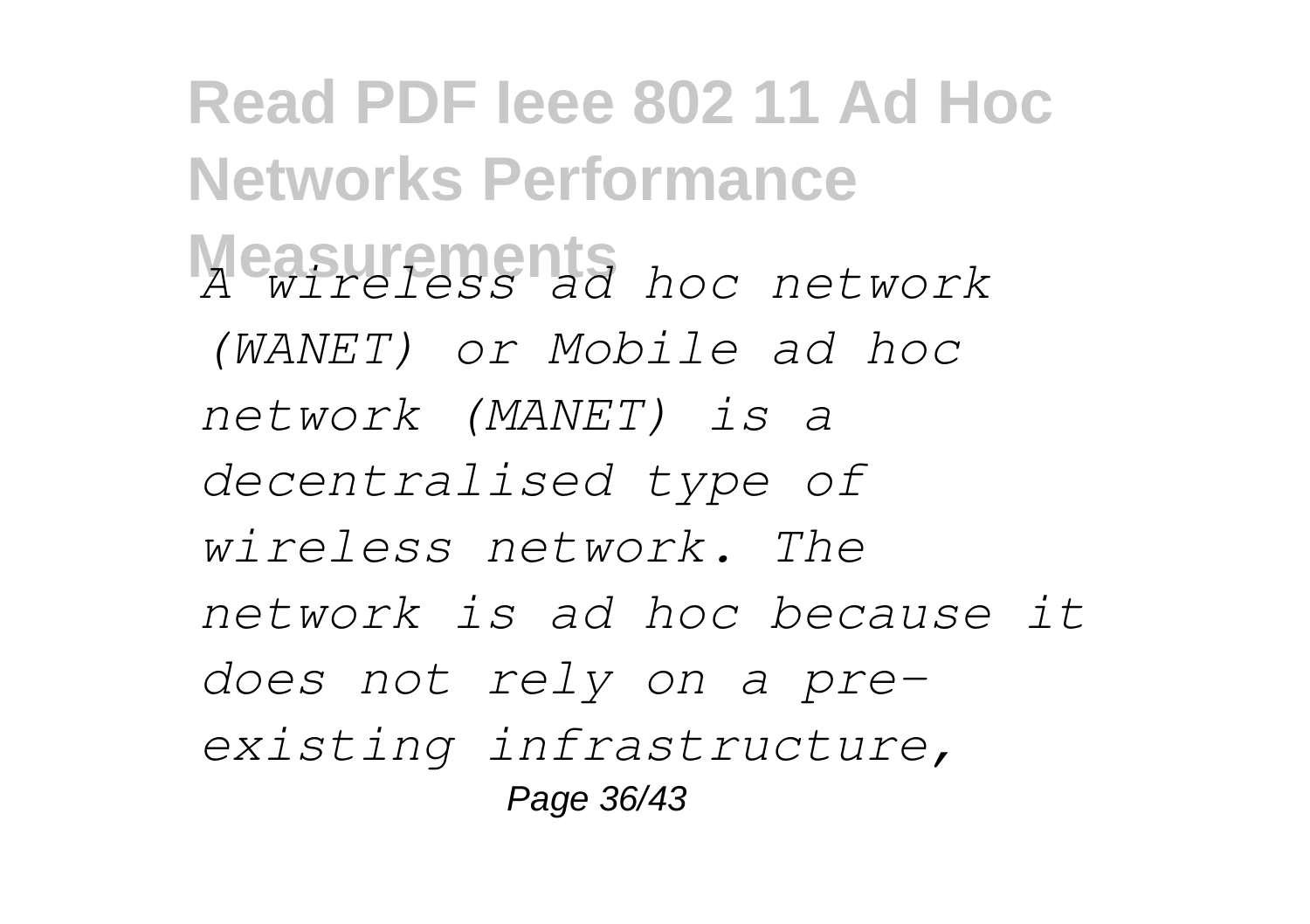**Read PDF Ieee 802 11 Ad Hoc Networks Performance Measurements** *such as routers in wired networks or access points in managed (infrastructure) wireless networks.*

*Service set (802.11 network) - Wikipedia*

*The minimum BSS consists of* Page 37/43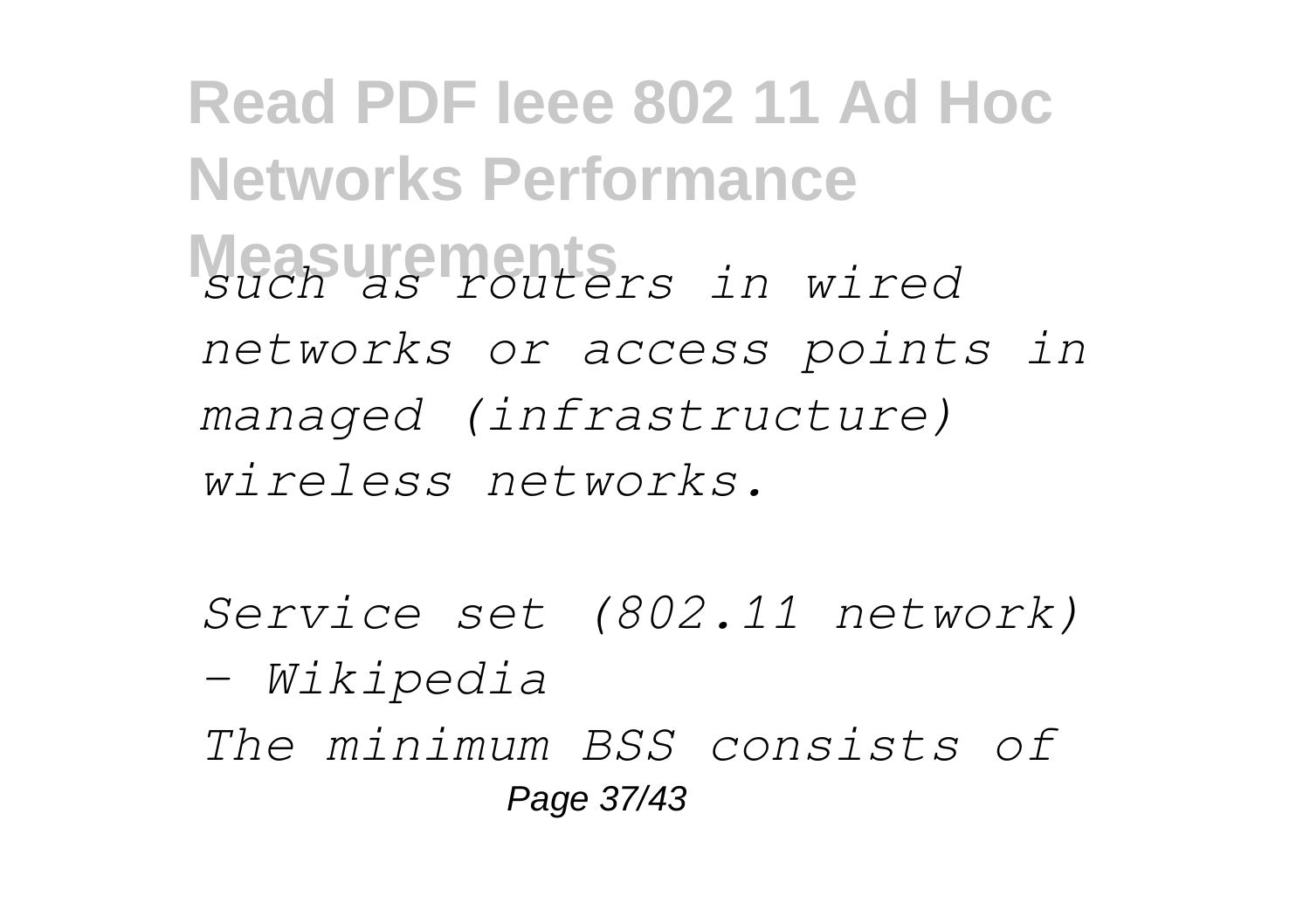**Read PDF Ieee 802 11 Ad Hoc Networks Performance Measurements** *two stations. 802.11 LANs use the BSS as the standard building block. A BSS that stands alone and is not connected to a base is called an Independent Basic Service Set (IBSS) or is referred to as an Ad-Hoc* Page 38/43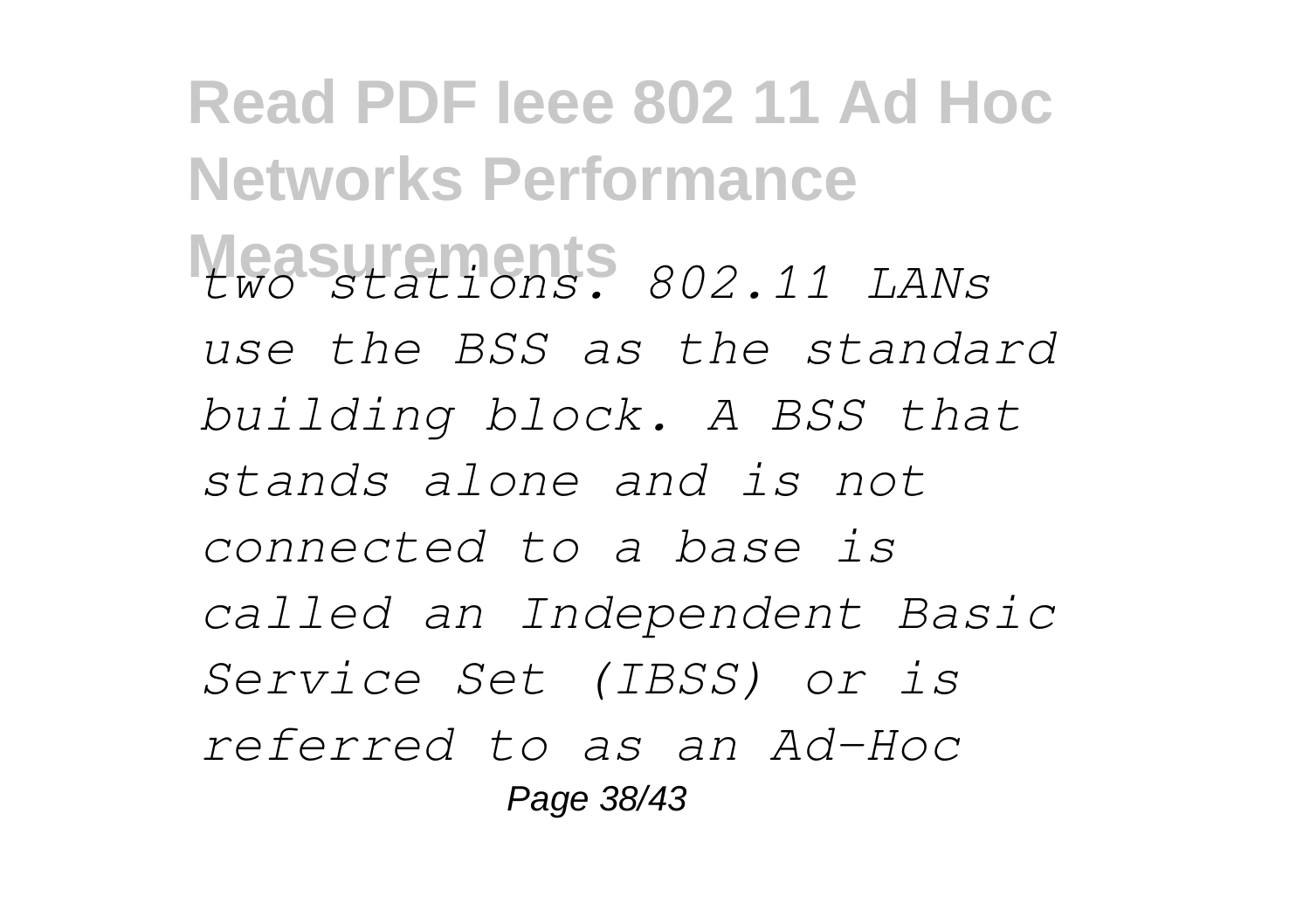**Read PDF Ieee 802 11 Ad Hoc Networks Performance Measurements** *Network. An ad-hoc network is a network where stations communicate only peer to peer.*

*IEEE 802.11 - Wikipedia In IEEE 802.11 wireless local area networking* Page 39/43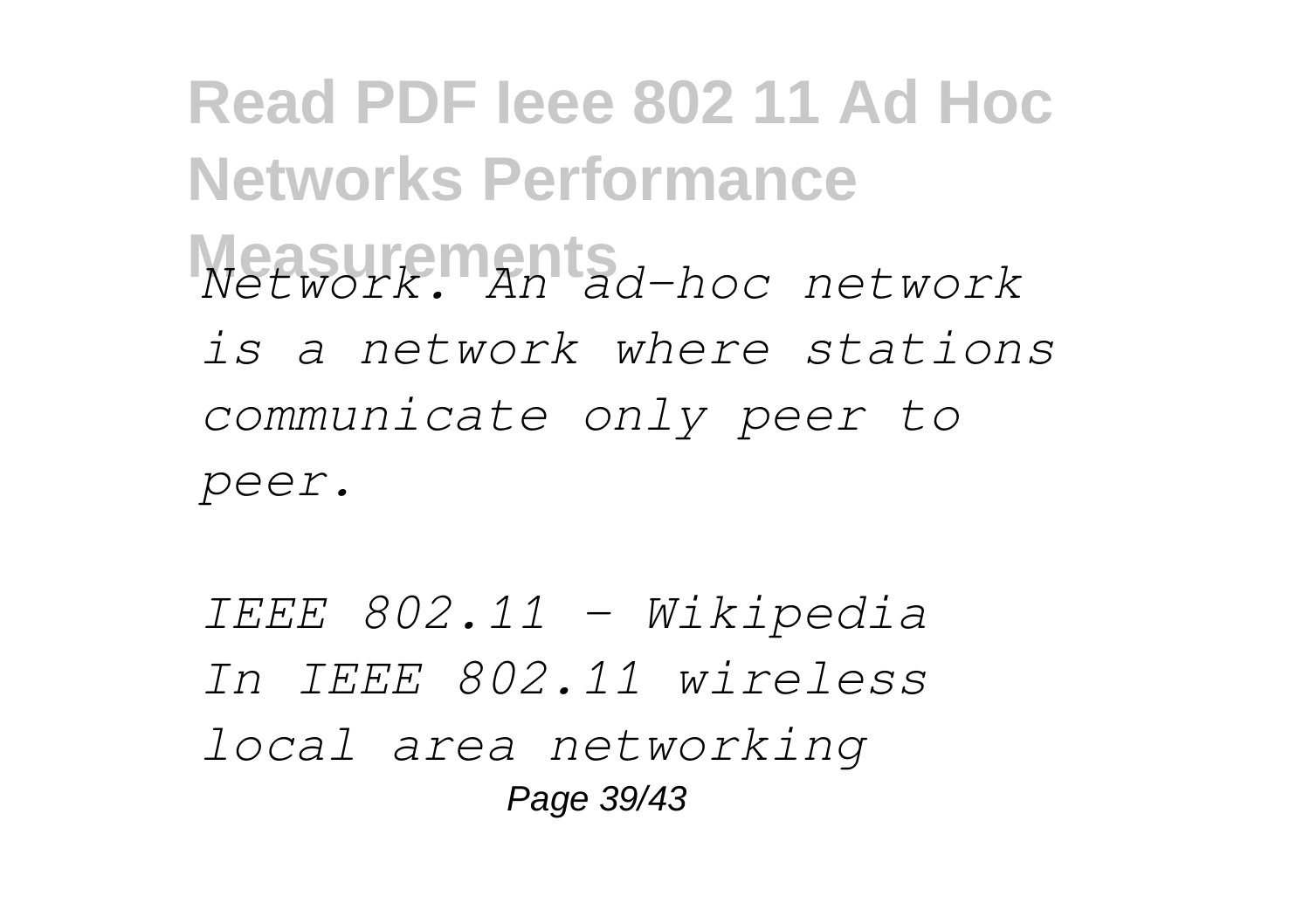**Read PDF Ieee 802 11 Ad Hoc Networks Performance Measurements** *standards (including Wi-Fi), a service set (also known as extended service set or ESS) is a group of wireless network devices which are identified by the same SSID (service set identifier). SSIDs serve as "network* Page 40/43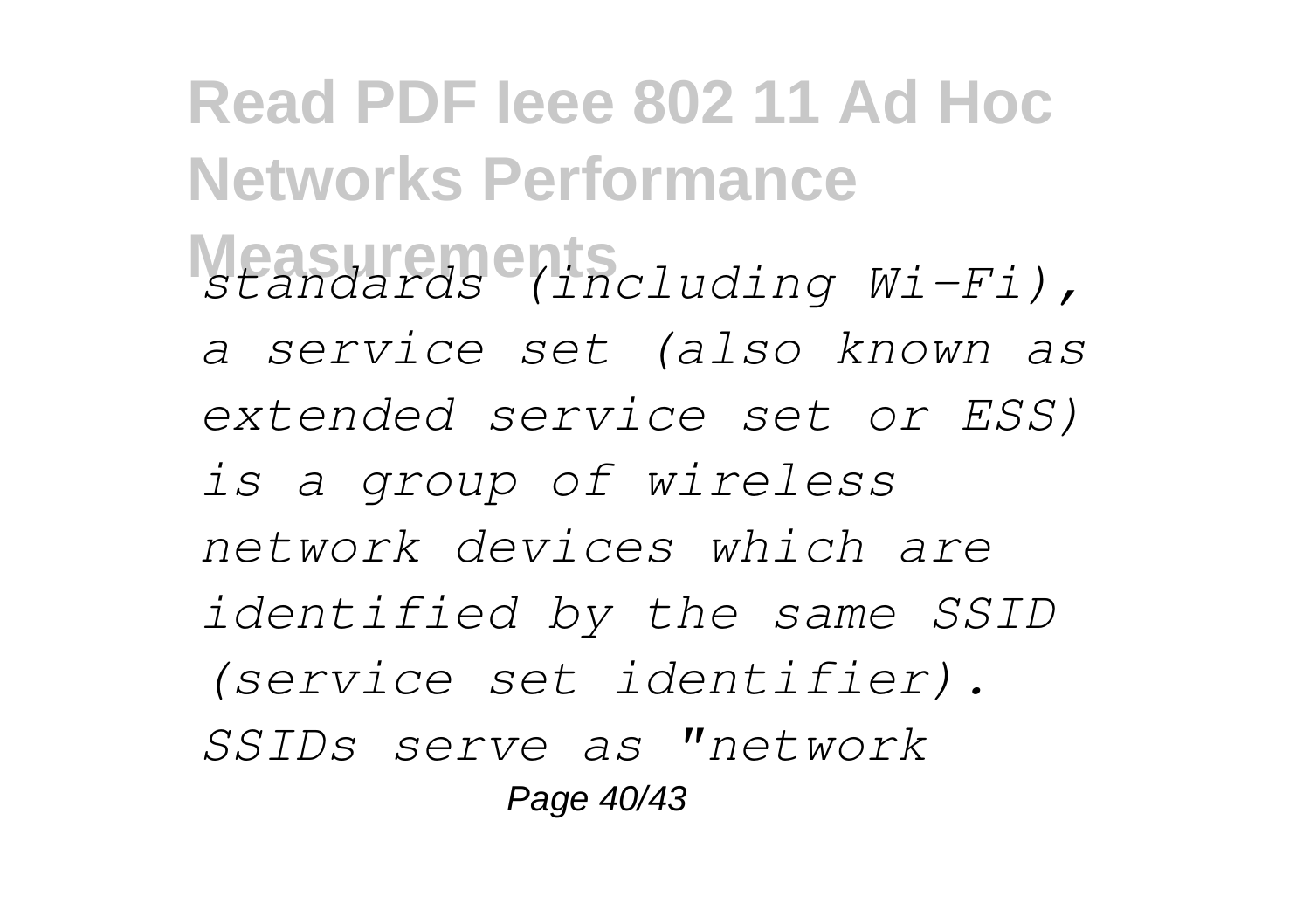**Read PDF Ieee 802 11 Ad Hoc Networks Performance Measurements** *names" and are typically natural language labels.*

*IEEE 802.11 Architecture | Tutorial-Reports.com This document contains the meeting minutes of the IEEE 802.11be PHY ad-hoc sessions* Page 41/43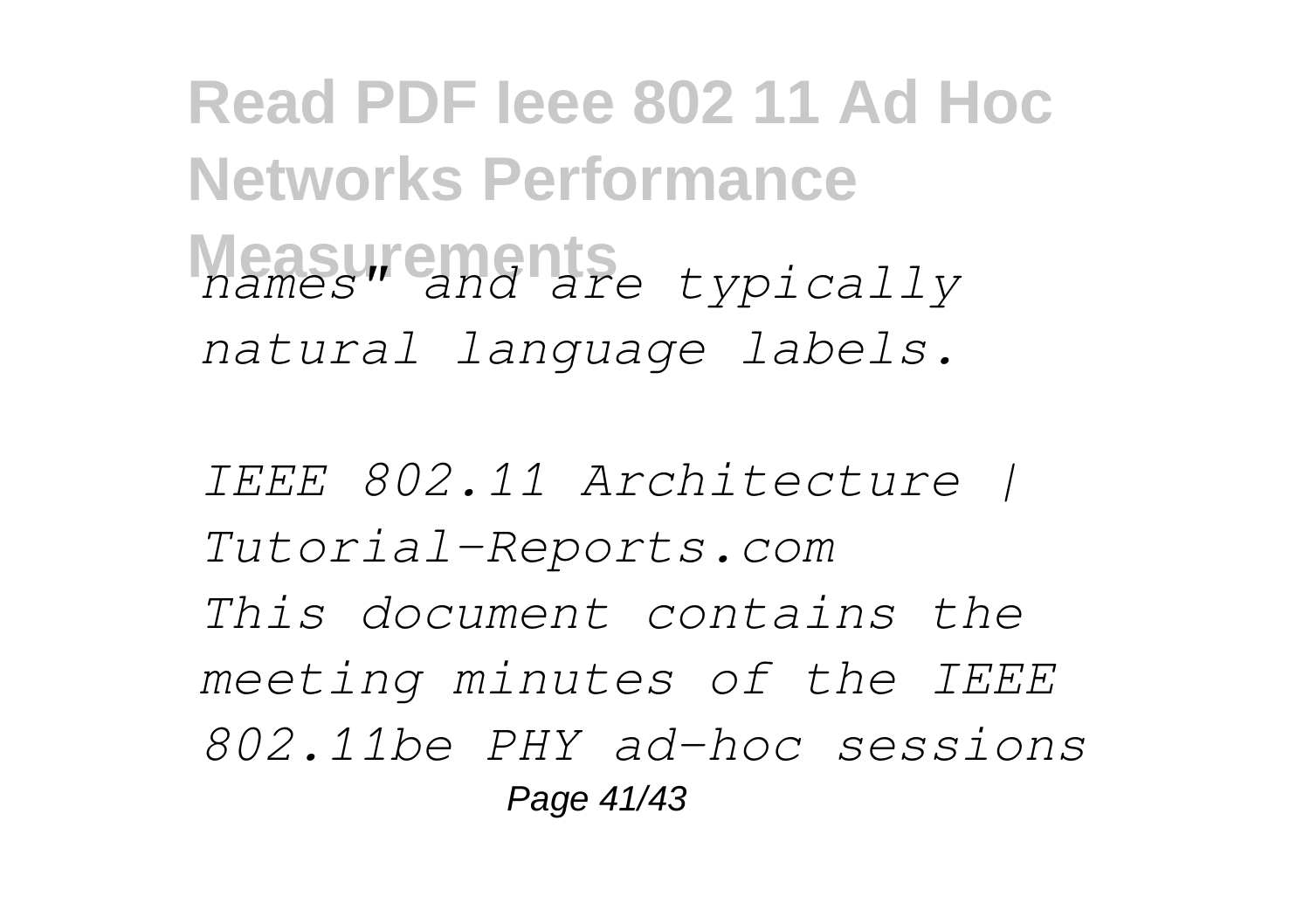**Read PDF Ieee 802 11 Ad Hoc Networks Performance Measurements** *held during the January 2020 IEEE meeting. REVISION NOTES: R0: Minutes from Monday PM2 PHY ad hoc meeting. R. 1: Add minutes from Tuesday PM1 and Tuesday PM3 PHY ad hoc meetings.*

Page 42/43